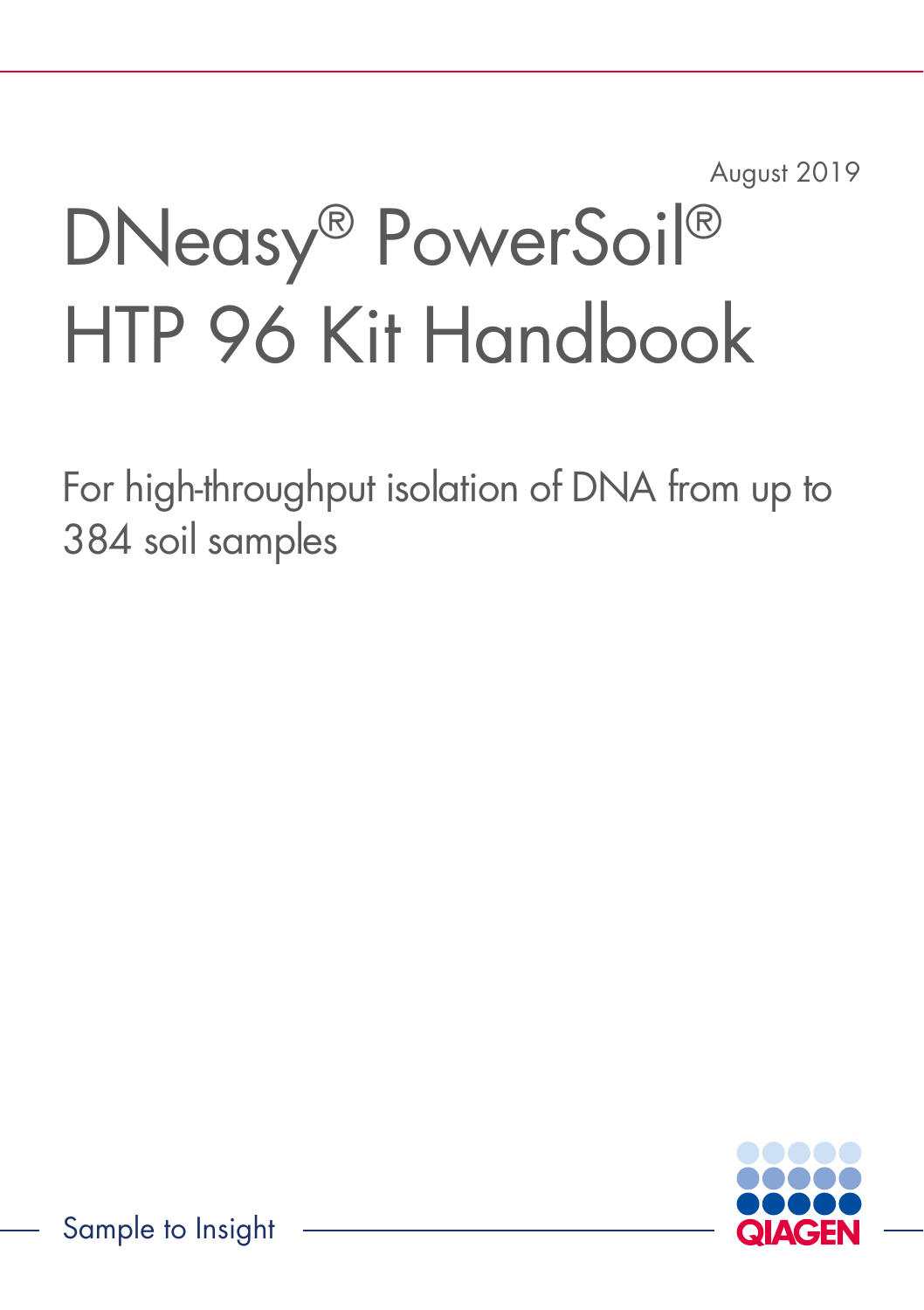### Contents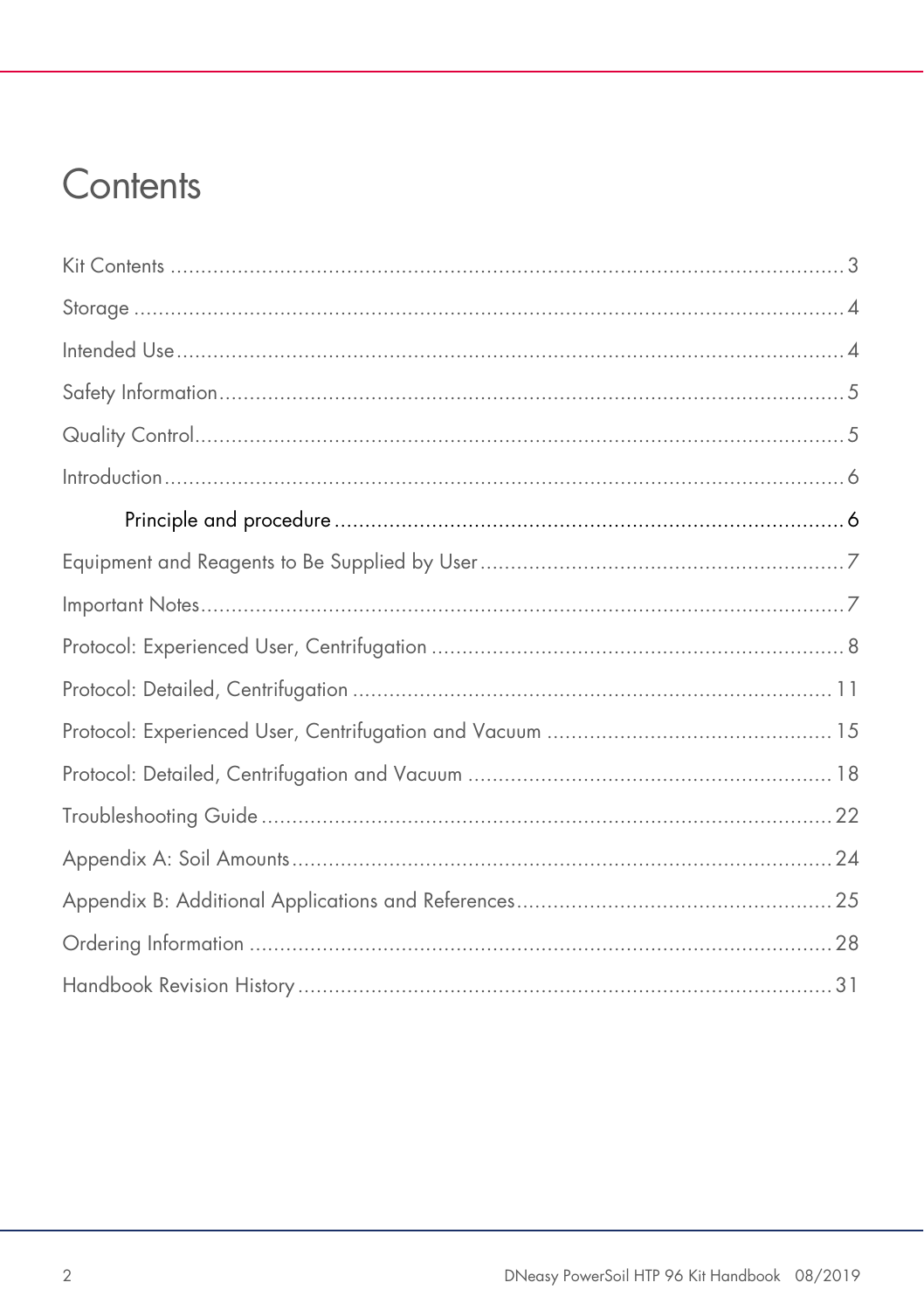### <span id="page-2-0"></span>Kit Contents

| <b>DNeasy PowerSoil HTP 96 Kit</b><br>Catalog no.<br>Number of preps | (384)<br>12955-4<br>384  |
|----------------------------------------------------------------------|--------------------------|
| QIAamp® 96 Plates                                                    | 4                        |
| PowerBead DNA Plates, Garnet                                         | $\overline{4}$           |
| PowerBead Solution                                                   | $2 \times 200$ ml        |
| Solution C1                                                          | 45 ml                    |
| Solution C <sub>2</sub>                                              | 128 ml                   |
| Solution C3                                                          | 106 ml                   |
| Solution C4                                                          | $2 \times 330$ ml        |
| Solution C5-D*                                                       | 120 ml                   |
| Solution C6                                                          | 66 ml                    |
| <b>Racked Elution Microtubes</b>                                     | $\boldsymbol{\Lambda}$   |
| <b>Caps for Elution Microtubes</b>                                   | $50 \times 8$            |
| Collection Plates (1 ml)                                             | $4 \times 4$             |
| Collection Plates (2 ml)                                             | $\overline{\mathcal{A}}$ |
| AirPore Tape Sheets                                                  | 25                       |
| Sealing Tape, Polyester (2 ml)                                       | 16                       |
| S-Blocks                                                             | $\overline{4}$           |
| Square Well Mats                                                     | $\overline{\mathcal{A}}$ |
| Quick Start Protocol                                                 | $\mathbf{1}$             |

\*Before using for the first time, add 100% ethanol to Solution C5-D, as indicated in the protocol, to obtain a working solution.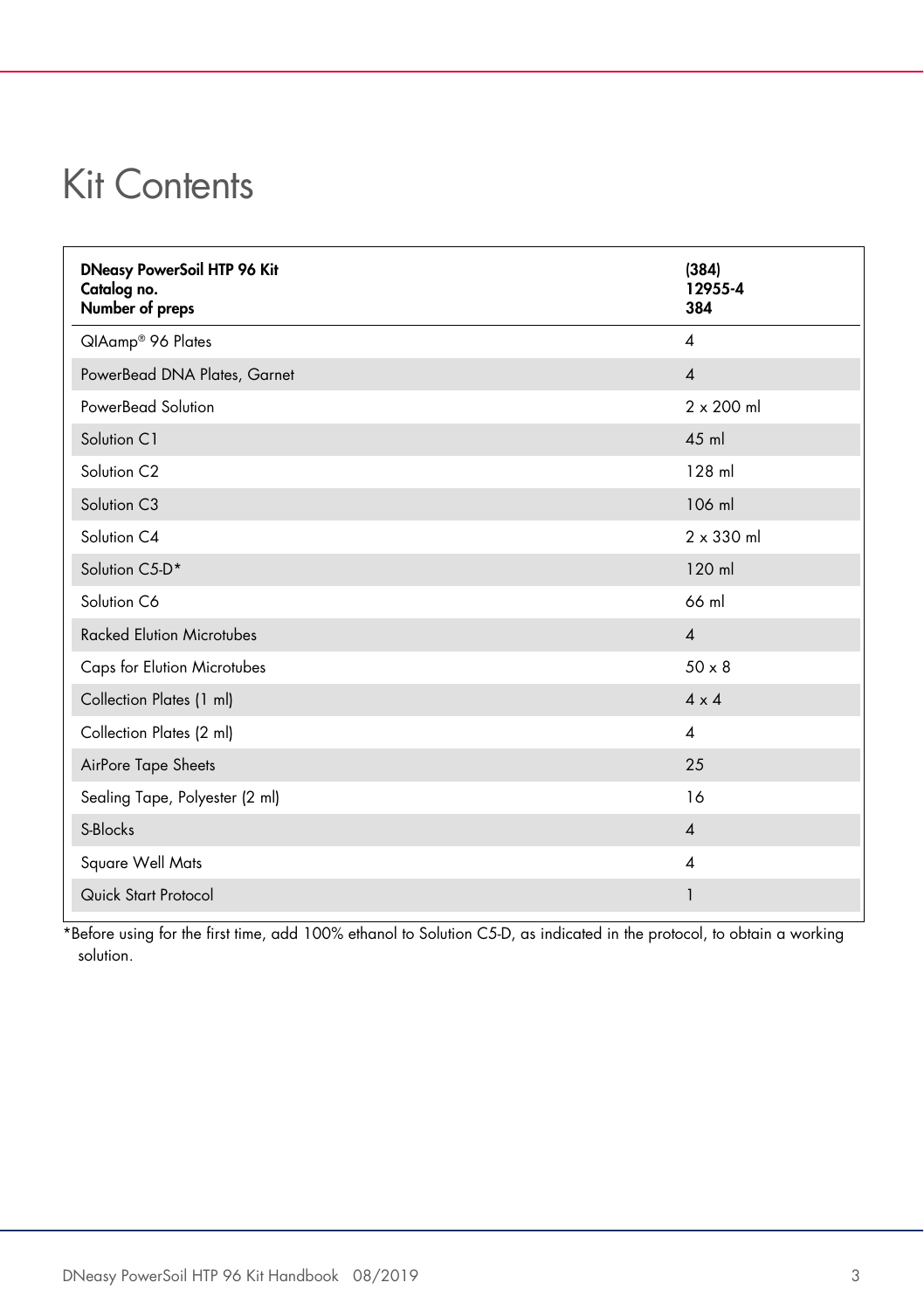### <span id="page-3-0"></span>**Storage**

<span id="page-3-1"></span>The DNeasy PowerSoil HTP 96 Kit reagents and components can be stored at room temperature (15–25°C) until the expiry date printed on the box label.

### Intended Use

All DNeasy products are intended for molecular biology applications. These products are not intended for the diagnosis, prevention or treatment of a disease.

All due care and attention should be exercised in the handling of the products. We recommend all users of QIAGEN products to adhere to the NIH guidelines that have been developed for recombinant DNA experiments, or to other applicable guidelines.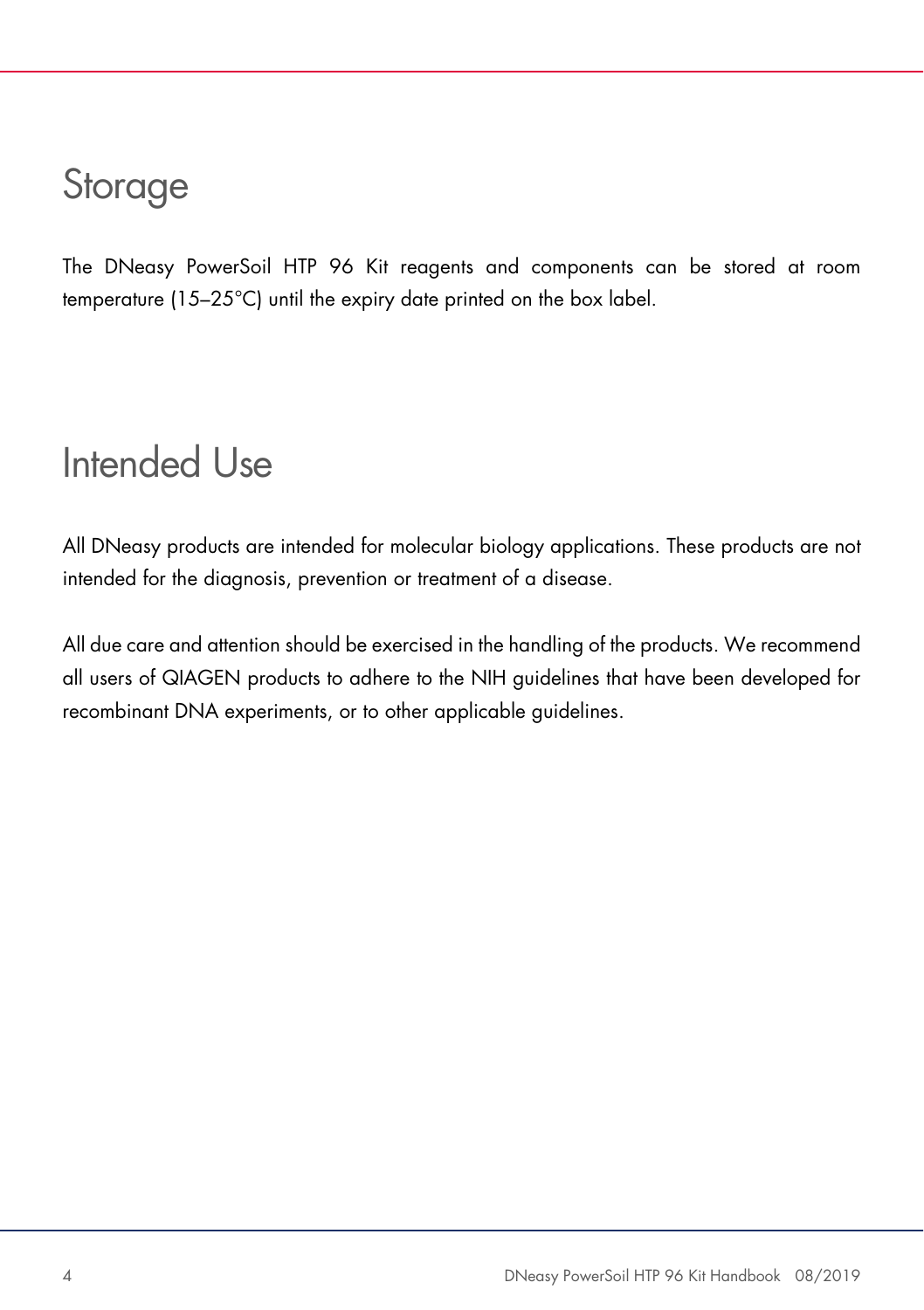### <span id="page-4-0"></span>Safety Information

When working with chemicals, always wear a suitable lab coat, disposable gloves and protective goggles. For more information, please consult the appropriate safety data sheets (SDSs). These are available online in convenient and compact PDF format at www.qiagen.com/safety where you can find, view and print the SDS for each QIAGEN kit and kit component.





DO NOT add bleach or acidic solutions directly to the sample preparation waste.

PowerBead Solution and Solution C4 contain guanidine salts, which can form highly reactive compounds when combined with bleach. If liquid containing these buffers is spilt, clean with a suitable laboratory detergent and water. If the spilt liquid contains potentially infectious agents, clean the affected area first with laboratory detergent and water, and then with 1% (v/v) sodium hypochlorite.

## <span id="page-4-1"></span>Quality Control

In accordance with QIAGEN's ISO-certified Quality Management System, each lot of DNeasy PowerSoil HTP 96 Kits is tested against predetermined specifications to ensure consistent product quality.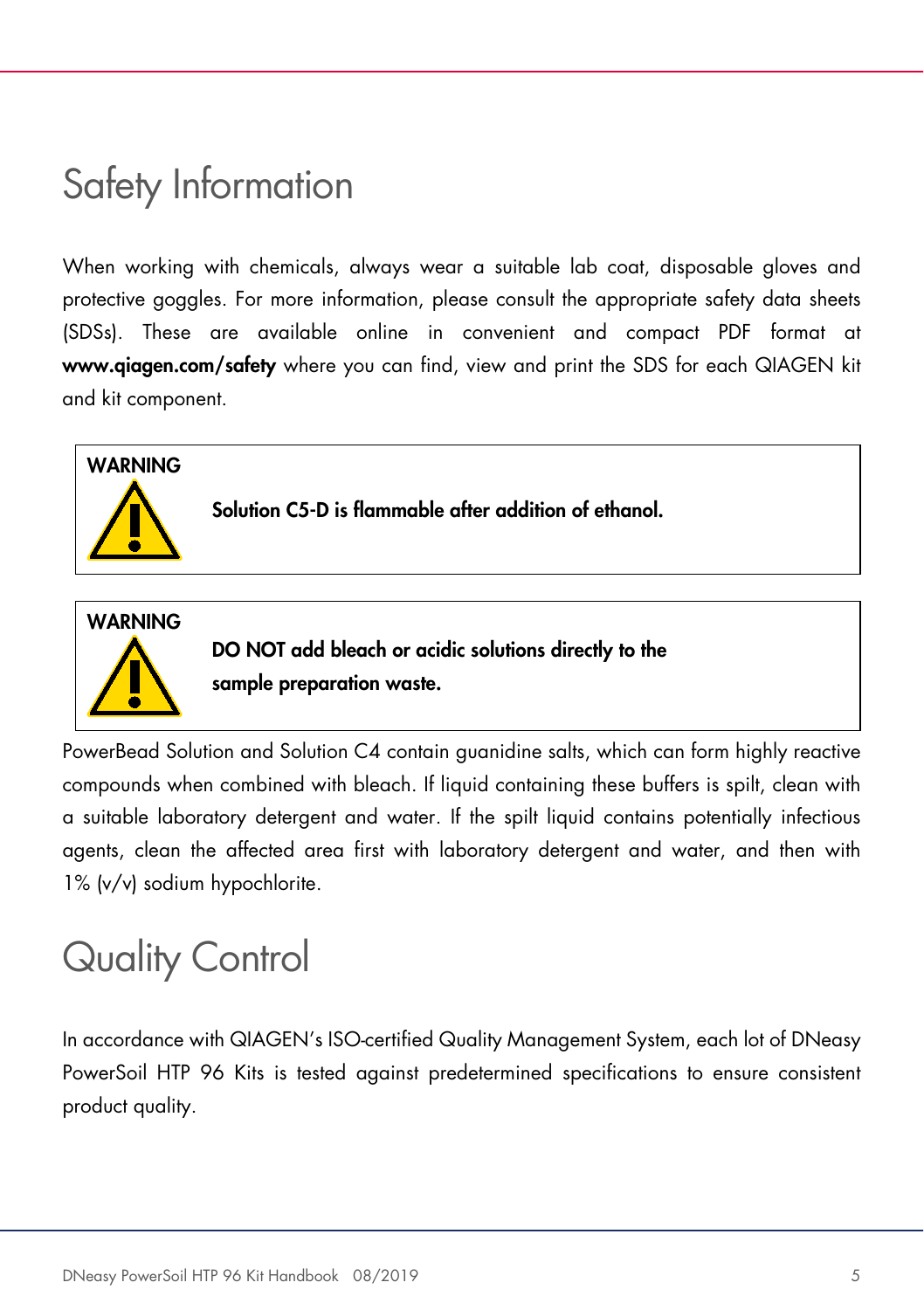### <span id="page-5-0"></span>Introduction

The DNeasy PowerSoil HTP 96 Kit allows high-throughput isolation of DNA from up to 384 soil samples in less than one day.

Two protocols are included for use with this product. The first protocol combines both vacuum and centrifugation steps. The second protocol uses centrifugation exclusively. This kit requires the use of a specialized plate shaker to facilitate the bead beating process in the PowerBead DNA Plates. We recommend the TissueLyser II (cat. no. 85300) and Plate Adapter Set (cat. no. 11990).

### <span id="page-5-1"></span>Principle and procedure

This kit provides researchers with a high-throughput method for isolating genomic DNA from environmental samples using Inhibitor Removal Technology® (IRT) that efficiently removes humic substances that inhibit PCR. This procedure effectively removes PCR inhibitors from even the most difficult soil types, allowing for more successful PCR amplification of DNA. DNA isolated from many sample types, including compost, sediment and manure, was successfully used as template to amplify members of a wide range of microbial groups in soils. These include bacteria (gram-positive, gram-negative and spore-formers), actinomycetes, archaebacteria and fungi.

Environmental samples are added to a 96 well bead beating plate for rapid and thorough homogenization. Cell lysis occurs by a combination of mechanical and chemical methods. Humic substances are removed by a specialized precipitation process. Total genomic DNA is captured on a 96 well silica membrane in a spin-column plate format. DNA is then washed and eluted from the membrane. The eluted DNA is ready for PCR analysis and other downstream applications.

The estimated time from start to finish to process two 96 well plates for this protocol is approximately 8 hours. Stopping points at appropriate steps are mentioned in the protocol. The majority of the time is for weighing and loading the soil samples into the 96 well plates.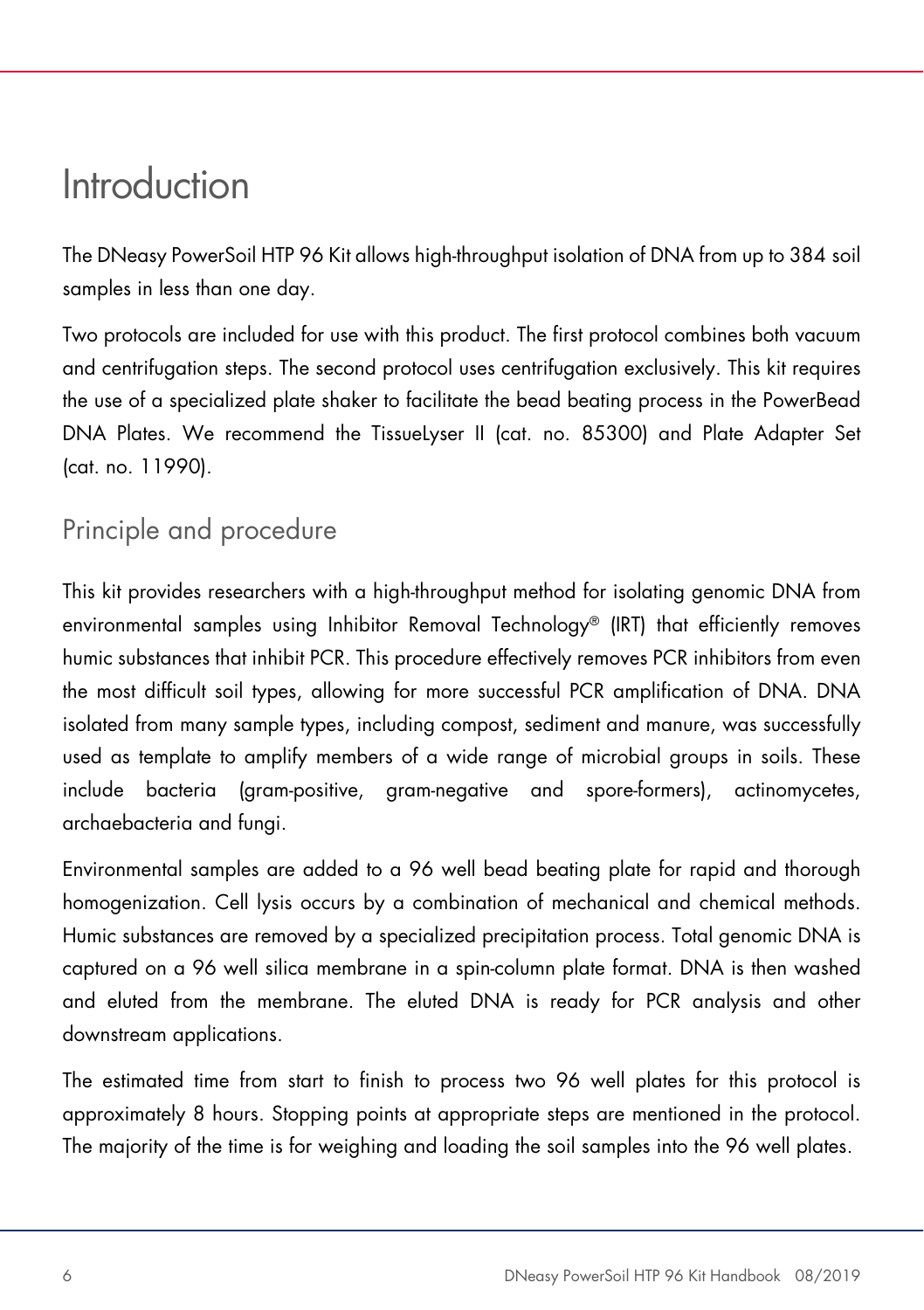### <span id="page-6-0"></span>Equipment and Reagents to Be Supplied by User

 Centrifuge capable of handling two 96 well blocks (13 cm x 8.5 cm x 60 cm) at 4500  $\times$  g

**Note:** If you have a centrifuge with a maximum speed less than  $4500 \times g$ , see the Troubleshooting Guide.

- Multi-channel pipettor (50–650 µl)
- Mechanical shaker for 96 well blocks and plate adaptors (cat. no. 11990)
- Vortex-Genie® 2 vortex with 3-inch platform
- 100% ethanol
- Reagent reservoirs (optional)
- Vacuum pump (optional)
- Vacuum manifold (optional)
- Plate seals (optional if protocol is paused at step 15)

### <span id="page-6-1"></span>Important Notes

Before using the kit for the first time: Prepare solution C5-D by adding an equal volume (120 ml) of 100% ethanol. Mix well.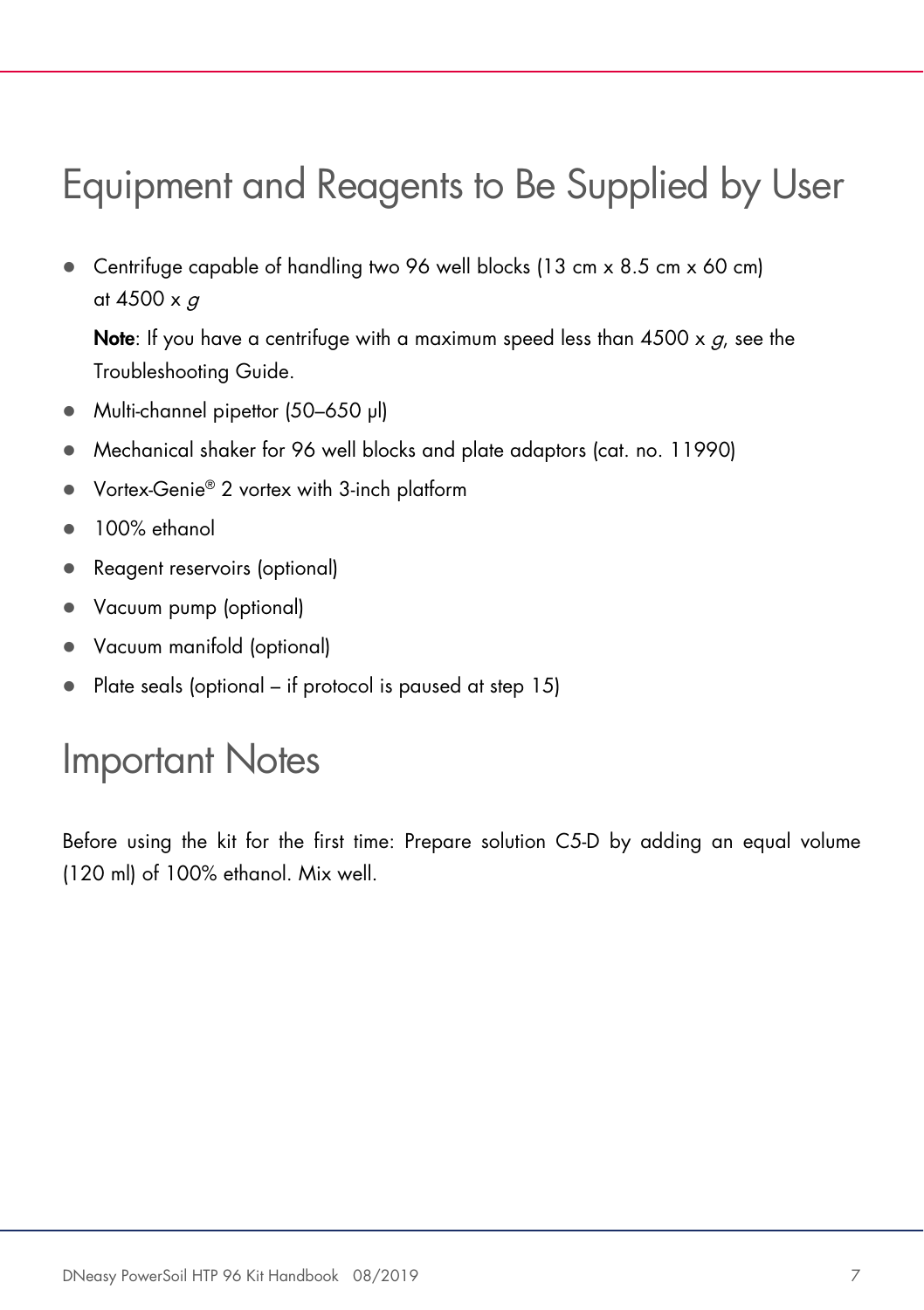### <span id="page-7-0"></span>Protocol: Experienced User, Centrifugation

Important points before starting

- If Solution C1 has precipitated, heat at 60°C until precipitate dissolves.
- $\bullet$  To prepare Solution C5-D before first use, add equal volume (120 ml) of 100% ethanol. Mix well.
- Please wear gloves at all times.
- The assembled S-Block and QIAamp 96 Plate may not fit some centrifuge types.Please contact QIAGEN Technical Support at **support.giagen.com** if the S-Block/QIAamp 96 Plate does not fit into your centrifuge buckets.

#### **Procedure**

- 1. Remove Square Well Mat from a PowerBead Plate. Add up to 0.25 g of soil sample. Note: Avoid cross contamination between sample wells. This is an appropriate stopping point. You can store the PowerBead Plate at 2–8°C covered with the Square Well Mat.
- 2. Add 750 μl of PowerBead Solution to the wells of the PowerBead Plate.
- 3. Add 60 μl of Solution C1. Secure the Square Well Mat tightly to the plate.
- 4. Place PowerBead Plate with mat securely fastened between 2 Adapter Plates (cat. no. 11990) on a 96 well plate shaker or a TissueLyser II (cat. no. 85300).
- 5. Shake at speed 20 Hz for 10 min. Re-orient plates so that the side that was closest to the machine body is now furthest from it and shake again at speed 20 Hz for 10 min.
- 6. Centrifuge at room temperature for 6 min at  $4500 \times g$ .
- 7. Discard the Square Well Mat. Transfer the supernatant to a clean 1 ml Collection Plate. Note: The supernatant may still contain some soil particles.
- 8. Add 250 μl of Solution C2.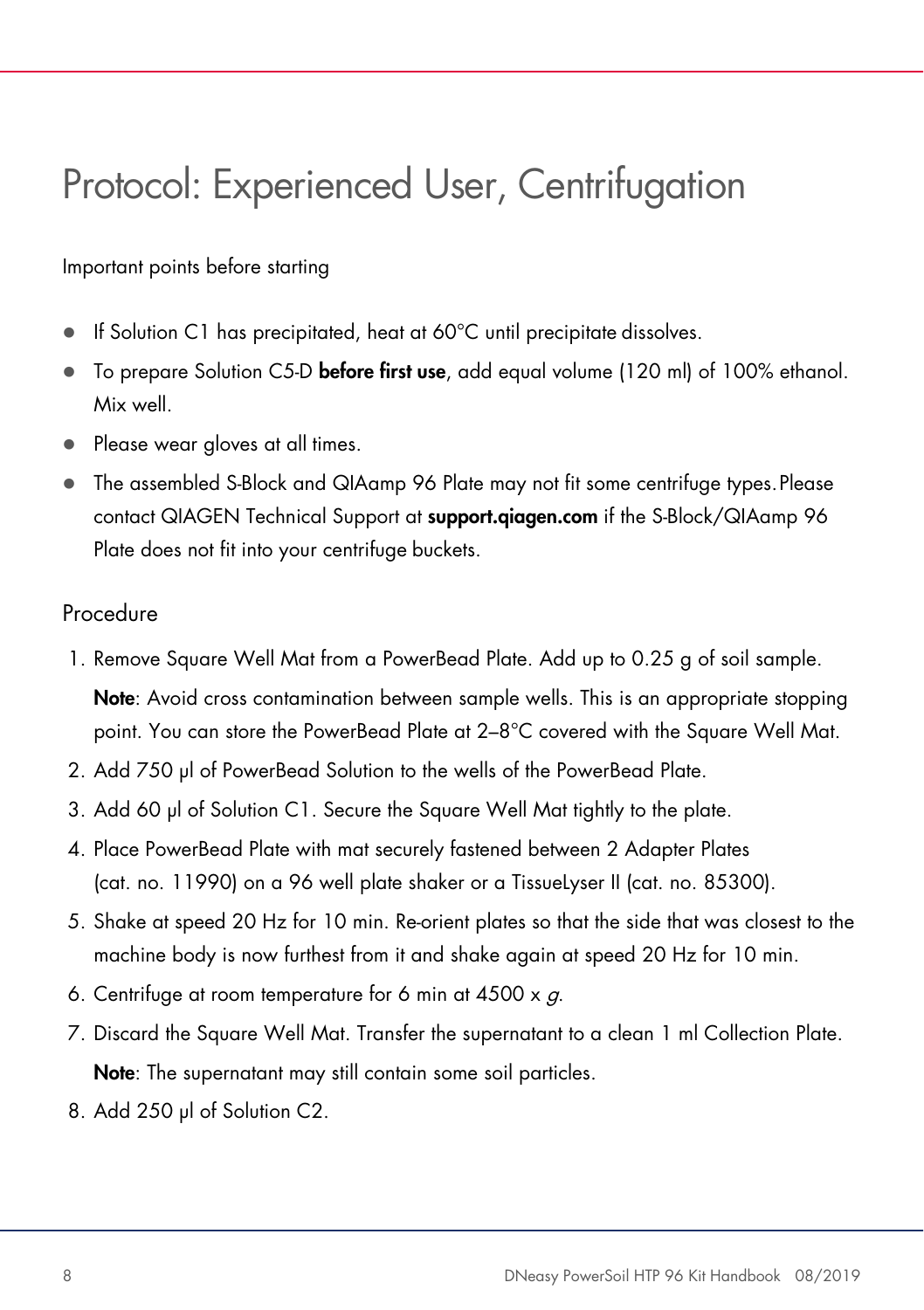- 9. Apply Sealing Tape to plate. Vortex for 5 s. Incubate at 2-8°C for 10 min. Note: You can skip the 10 min incubation. However, if you have already validated DNeasy PowerSoil extractions with the incubation, we recommend you retain the step.
- 10. Centrifuge the plate at room temperature for 6 min at  $4500 \times g$ . Discard Sealing Tape.
- 11. Avoiding the pellet, transfer entire volume of supernatant to a new 1 ml Collection Plate.
- 12. Apply Sealing Tape to plate and repeat steps 10–11 once. Then move on to step 13.
- 13. Add 200 μl of Solution C3 and repeat steps 9–11 once. Then apply Sealing Tape to the plate and centrifuge again at room temperature for 6 min at  $4500 \times g$ .
- 14. Transfer no more than 650 μl of supernatant to a 2 ml Collection Plate.
- 15. Add 650 μl of Solution C4 to each well of the plate. Repeat (to add 1300 µl total). Note: You can pause here and store the samples covered with Sealing Tape at 2-8°C.
- 16. Pipet samples up and down to mix. Place a spin plate onto an S-Block.
- 17. Load approximately 650 μl into each well of the spin plate and seal the plate with an AirPore Tape Sheet.
- 18. Centrifuge at room temperature for 3 min at  $4500 \times g$ . Discard the flow-through and place the spin plate back on the same S-Block. Discard the AirPore Tape Sheet.
- 19. Repeat steps 17 and 18 until all the supernatant has been processed. Discard the final flow-through.
- 20. Place the spin plate back on the same S-Block.
- 21. Add 500 μl of Solution C5-D to each well of the spin plate and seal the plate with an AirPore Tape Sheet.
- 22. Centrifuge at room temperature for 3 min at  $4500 \times g$ . Discard the flow-through and place the spin plate back on the same S-Block. Seal with an AirPore Tape Sheet.
- 23. Centrifuge again at room temperature for 5 min at  $4500 \times g$ . Discard flow-through.
- 24. Carefully place the spin plate onto Racked Elution Microtubes. Discard the AirPore Tape Sheet.
- 25. Allow to air dry for 10 min at room temperature.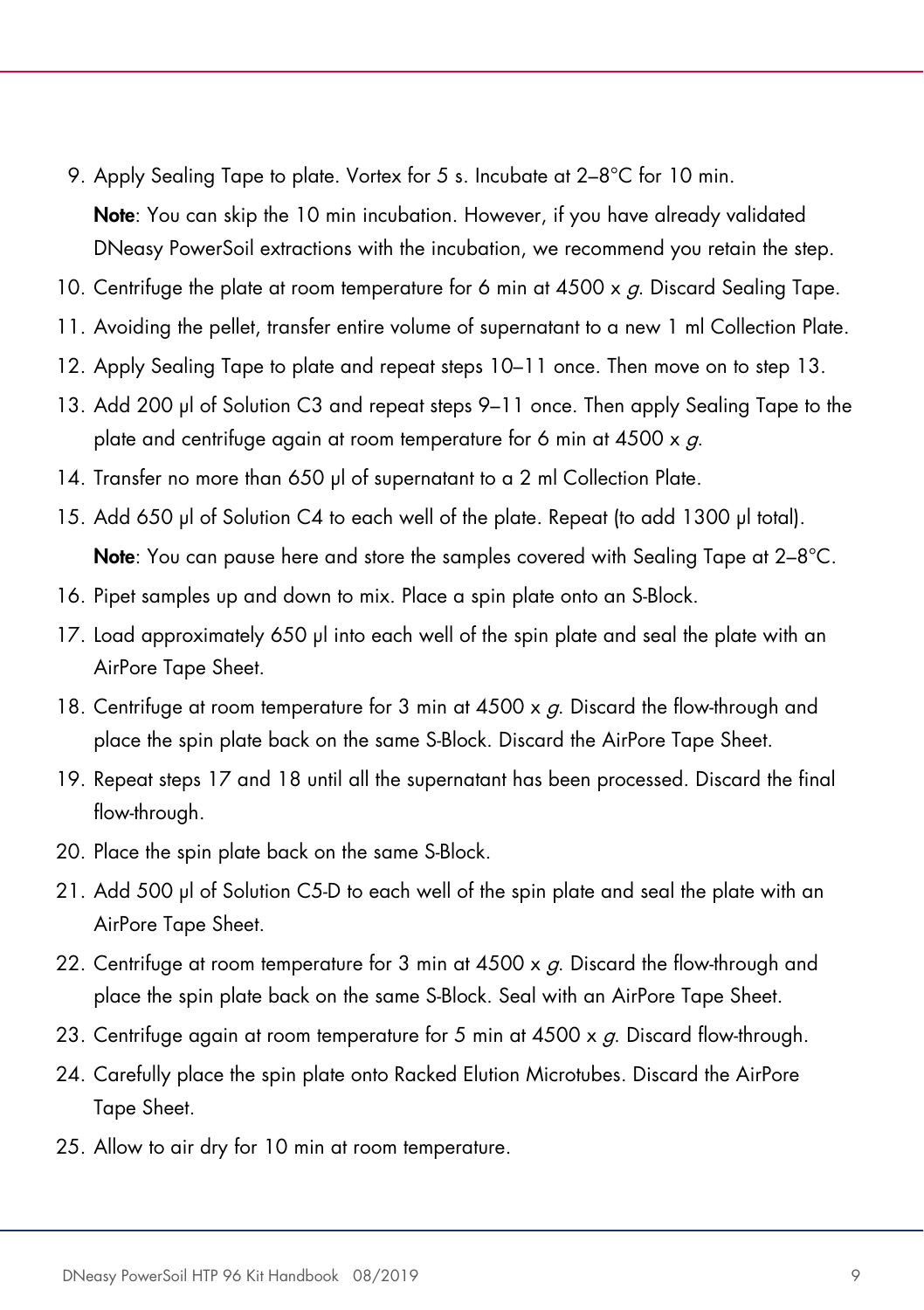- 26. Add 100 μl of Solution C6 to the center of each well. Seal plate with an AirPore Tape Sheet.
- 27. Centrifuge at  $4500 \times g$  for 3 min at room temperature. Discard the AirPore Tape Sheet.
- 28. Seal Elution Microtubes with the Caps provided. The DNA is now ready for downstream applications.

Note: We recommend storing DNA frozen (-15 to -30°C or -65 to -90°C) as Solution C6 does not contain EDTA. To concentrate DNA, refer to the [Troubleshooting Guide.](#page-21-0)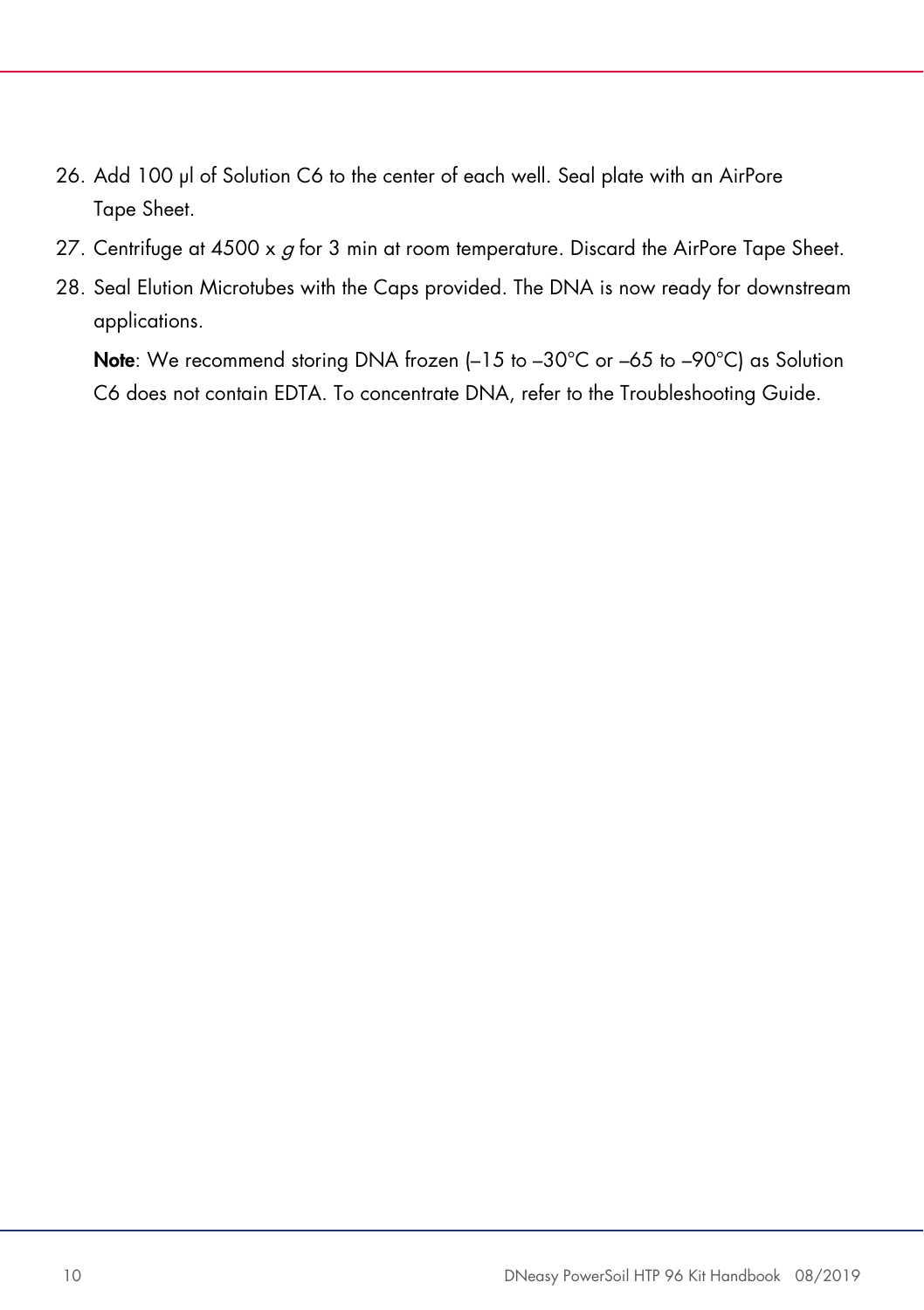### <span id="page-10-0"></span>Protocol: Detailed, Centrifugation

#### Important points before starting

- If Solution C1 has precipitated, heat at 60°C until precipitate dissolves.
- To prepare Solution C5-D before first use, add equal volume (120 ml) of 100% ethanol. Mix well.
- Please wear gloves at all times.
- The assembled S-Block and QIAamp 96 Plate may not fit some centrifuge types.Please contact QIAGEN Technical Support at <support.qiagen.com>if the S-Block/QIAamp 96 Plate does not fit into your centrifuge buckets.

#### Procedure

- 1. Remove Square Well Mat from a PowerBead Plate. Add up to 0.25 g of soil sample. Note: Avoid cross contamination between sample wells. This is an appropriate stopping point. You can store the PowerBead Plate at 2–8°C covered with the Sauare Well Mat.
- 2. Add 750 μl of PowerBead Solution to the wells of the PowerBead Plate.

Note: This is the first part of the lysis procedure. The PowerBead Solution is a buffer that will disperse the soil particles.

3. Add 60 μl of Solution C1. Secure the Square Well Mat tightly to the plate.

Note: Solution C1 contains SDS, which is a detergent that aids in cell lysis. SDS breaks down fatty acids and lipids associated with the cell membrane of microorganisms. If it gets cold, SDS will precipitate. Heating at 60°C will dissolve the SDS. Solution C1 can be used while it is still warm.

4. Place PowerBead Plate with mat securely fastened between 2 Adapter Plates (cat. no. 11990) on a 96 well plate shaker or TissueLyser II (cat. no. 85300).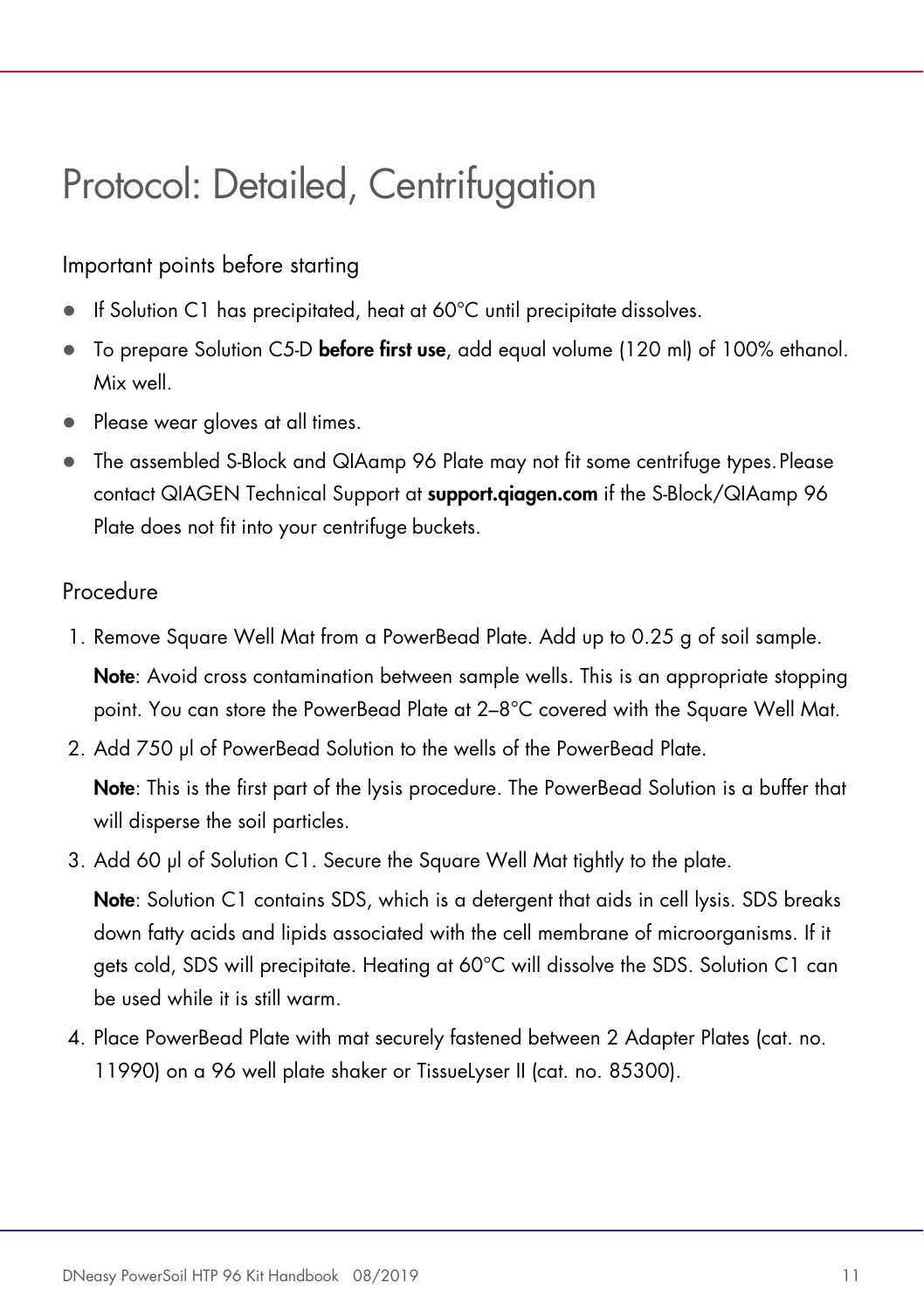5. Shake at speed 20 Hz for 10 min. Re-orient plates so that the side that was closest to the machine body is now furthest from it and shake again at speed 20 Hz for 10 min.

Note: This protocol uses a combination of mechanical and chemical lysis. Mechanical lysis is introduced at this step. By randomly shaking the beads, they collide with one another and with microbial cells causing them to break open.

6. Centrifuge at room temperature for 6 min at  $4500 \times g$ .

Note: Particulates, including cell debris, soil, beads and humic acids, will form a pellet at this point. DNA is in the supernatant.

- 7. Discard the Square Well Mat. Transfer the supernatant to a clean 1 ml Collection Plate. Note: The supernatant may still contain some soil particles.
- 8. Add 250 μl of Solution C2.

Note: Solution C2 contains a reagent to precipitate non-DNA organic and inorganic material, including humic substances, cell debris and proteins. It is important to remove contaminating organic and inorganic matter that may reduce DNA purity and inhibit downstream DNA applications.

- 9. Apply Sealing Tape to plate. Vortex for 5 s. Incubate at 2–8°C for 10 min. Note: You can skip the 10 min incubation. However, if you have already validated DNeasy PowerSoil extractions with the incubation we recommend you retain the step.
- 10. Centrifuge the plate at room temperature for 6 min at 4500 x q. Discard Sealing Tape.
- 11. Avoiding the pellet, transfer entire volume of supernatant to a new 1 ml Collection Plate.
- 12. Apply Sealing Tape to plate and repeat steps 10–11 once. Then move on to step 13.
- 13. Add 200 μl of Solution C3 and repeat steps 9–11 once. Then apply Sealing Tape to the plate and centrifuge at room temperature for 6 min at  $4500 \times g$ .

Note: Solution C3 is a second reagent to precipitate additional non-DNA organic and inorganic material, including humic substances, cell debris and proteins. It is important to remove contaminating organic and inorganic matter that may reduce DNA purity and inhibit downstream DNA applications.

14. Transfer no more than 650 μl of supernatant to a 2 ml Collection Plate.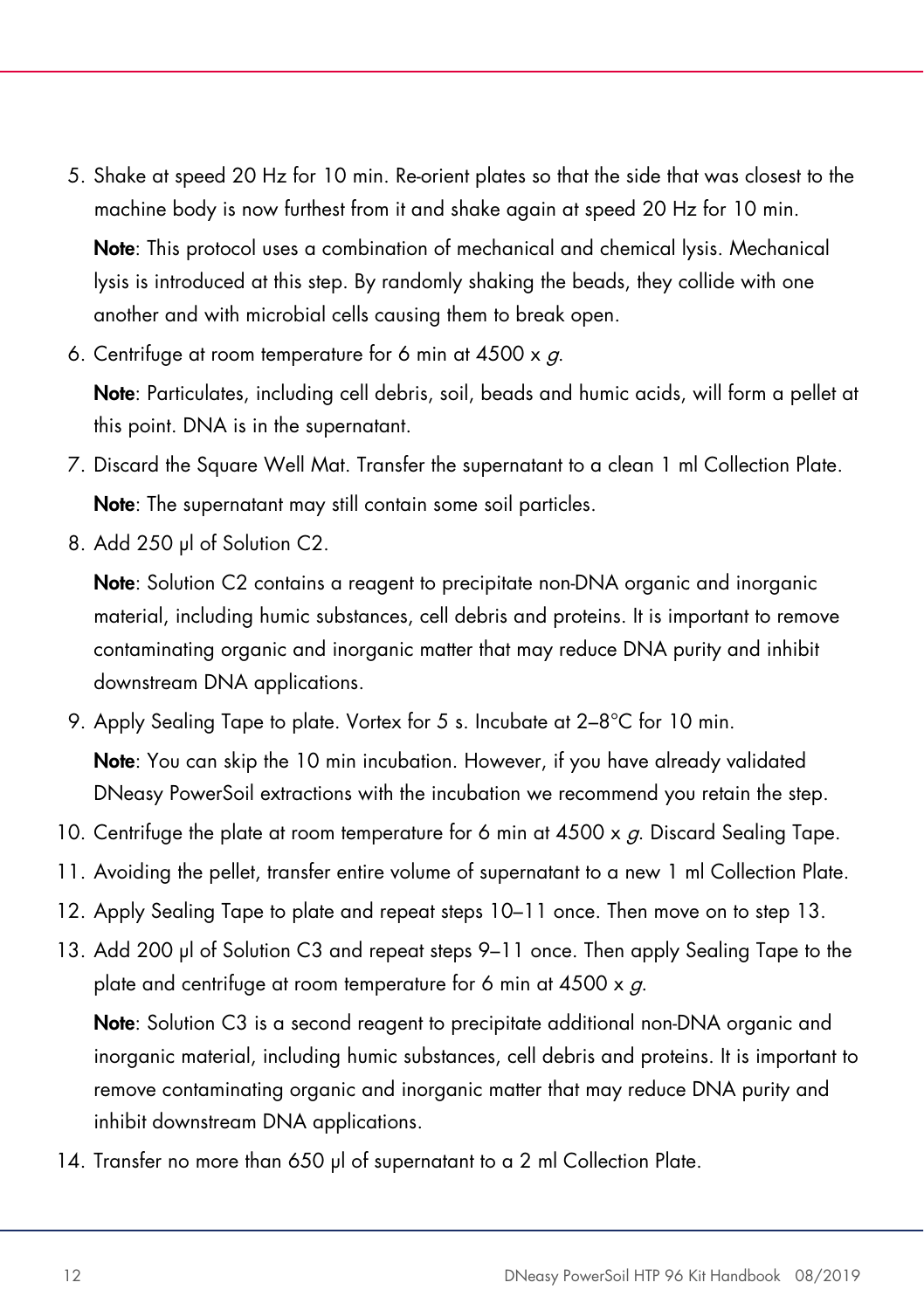15. Add 650 μl of Solution C4 to each well of the plate. Repeat (to add 1300 µl total).

Note: You can pause here and store the samples covered with Sealing Tape at 2–8°C. Note: Solution C4 is a high-concentration salt solution. DNA binds tightly to silica at high salt concentrations, and this solution will adjust the salt concentration to allow binding of DNA, but not non-DNA organic and inorganic material that may still be present at low levels, to the spin plate.

- 16. Pipet samples up and down to mix. Place a spin plate onto an S-Block.
- 17. Load approximately 650 μl into each well of the spin plate and seal the plate with an AirPore Tape Sheet.
- 18. Centrifuge at room temperature for 3 min at  $4500 \times q$ . Discard the flow-through and place the spin plate back on the same S-Block. Discard the AirPore Tape Sheet.
- 19. Repeat steps 17 and 18 until all the supernatant has been processed. Discard the final flow-through.

Note: In the high-salt solution, DNA is selectively bound to the silica membrane in the spin plate. Contaminants pass through the silica membrane, leaving only DNA bound to the membrane.

- 20. Place the spin plate back on the same S-Block.
- 21. Add 500 μl of Solution C5-D to each well of the spin plate and seal the plate with an AirPore Tape Sheet.

Note: Solution C5-D is an ethanol-based wash solution used to further clean the DNA bound to the silica membrane in the spin plate. This wash solution removes residues of salt, humic acid and other contaminants while allowing the DNA to stay bound to the silica membrane. The flow-through is waste containing ethanol wash solution and contaminants that did not bind to the silica membrane.

Note: You can wash more than one time to further clean DNA if desired. In some cases where soils have very high humic acid content, it will be beneficial to repeat this wash step. There is 10% extra Solution C5-D in the bottle for this purpose. Solution C5-D is also sold separately (cat. no. 12955-4-5D).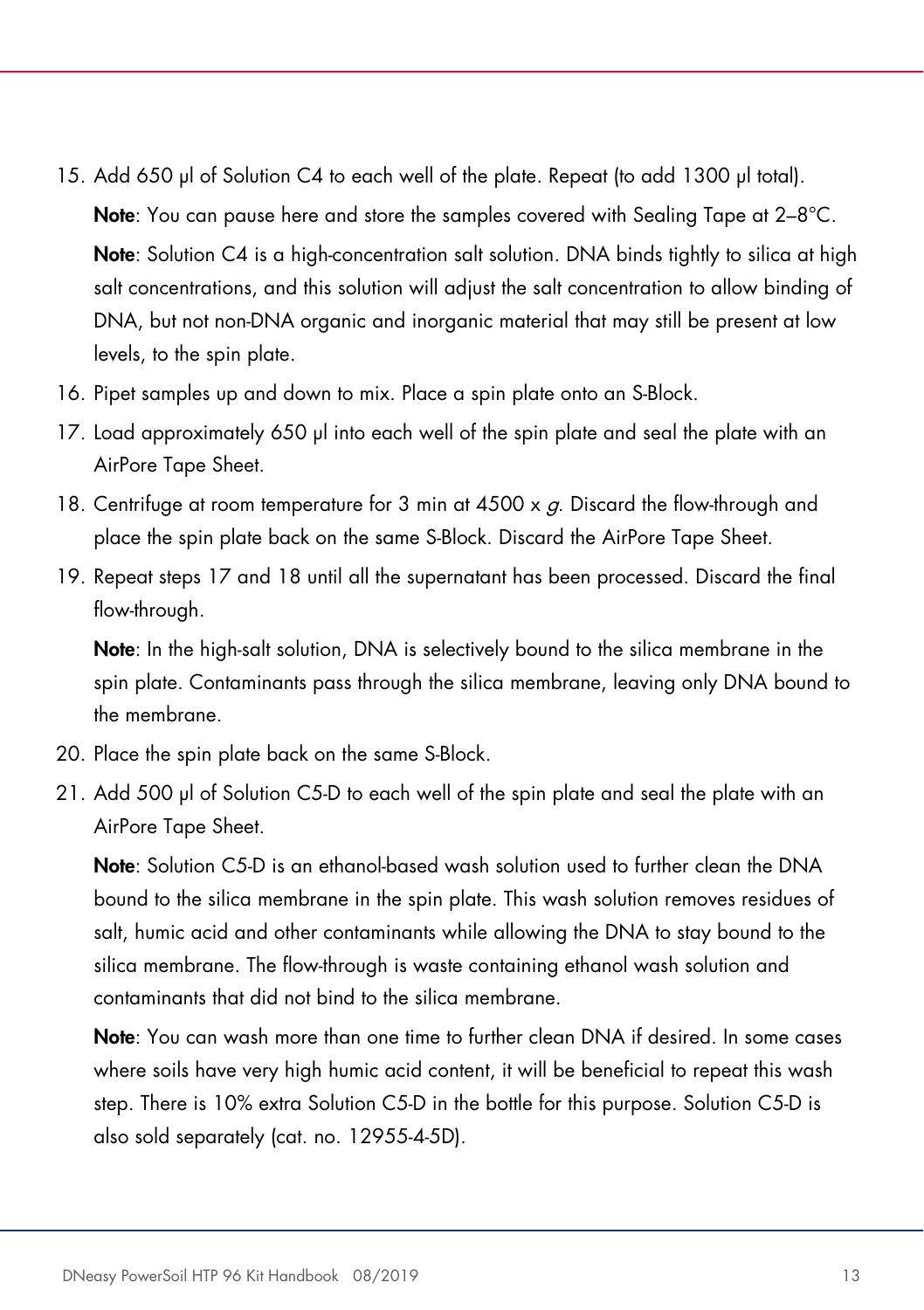- 22. Centrifuge at room temperature for 3 min at  $4500 \times a$ . Discard the flow-through and place the spin plate back on the same S-Block. Seal with an AirPore Tape Sheet. Note: This step removes residual Solution C5-D. It is critical to remove all traces of wash solution because it can interfere with downstream DNA applications.
- 23. Centrifuge again at room temperature for 5 min at  $4500 \times g$ . Discard flow-through. Note: Once again it is important to avoid any traces of the Solution C5-D.
- 24. Carefully place the spin plate onto Racked Elution Microtubes. Discard the AirPore Tape Sheet.
- 25. Allow to air dry for 10 min at room temperature.

Note: This step removes residual Solution C5-D.

26. Add 100 μl of Solution C6 to the center of each well. Seal plate with an AirPore Tape Sheet.

Note: Placing Solution C6 (elution buffer) in the center of the membrane will make sure the entire membrane is wet. This will result in more efficient and complete release of the DNA from the silica spin plate membrane.

- 27. Centrifuge at room temperature for 3 min at  $4500 \times a$ . Discard the AirPore Tape Sheet. Note: As Solution C6, which is a low salt solution, passes through the silica membrane, DNA that was bound in the presence of high salt is now selectively released.
- 28. Seal Elution Microtubes with the Caps provided. The DNA is now ready for downstream applications.

Note: We recommend storing DNA frozen (-15 to -30°C or -65 to -90°C) as Solution C6 does not contain EDTA. To concentrate DNA, refer to the [Troubleshooting Guide.](#page-21-0)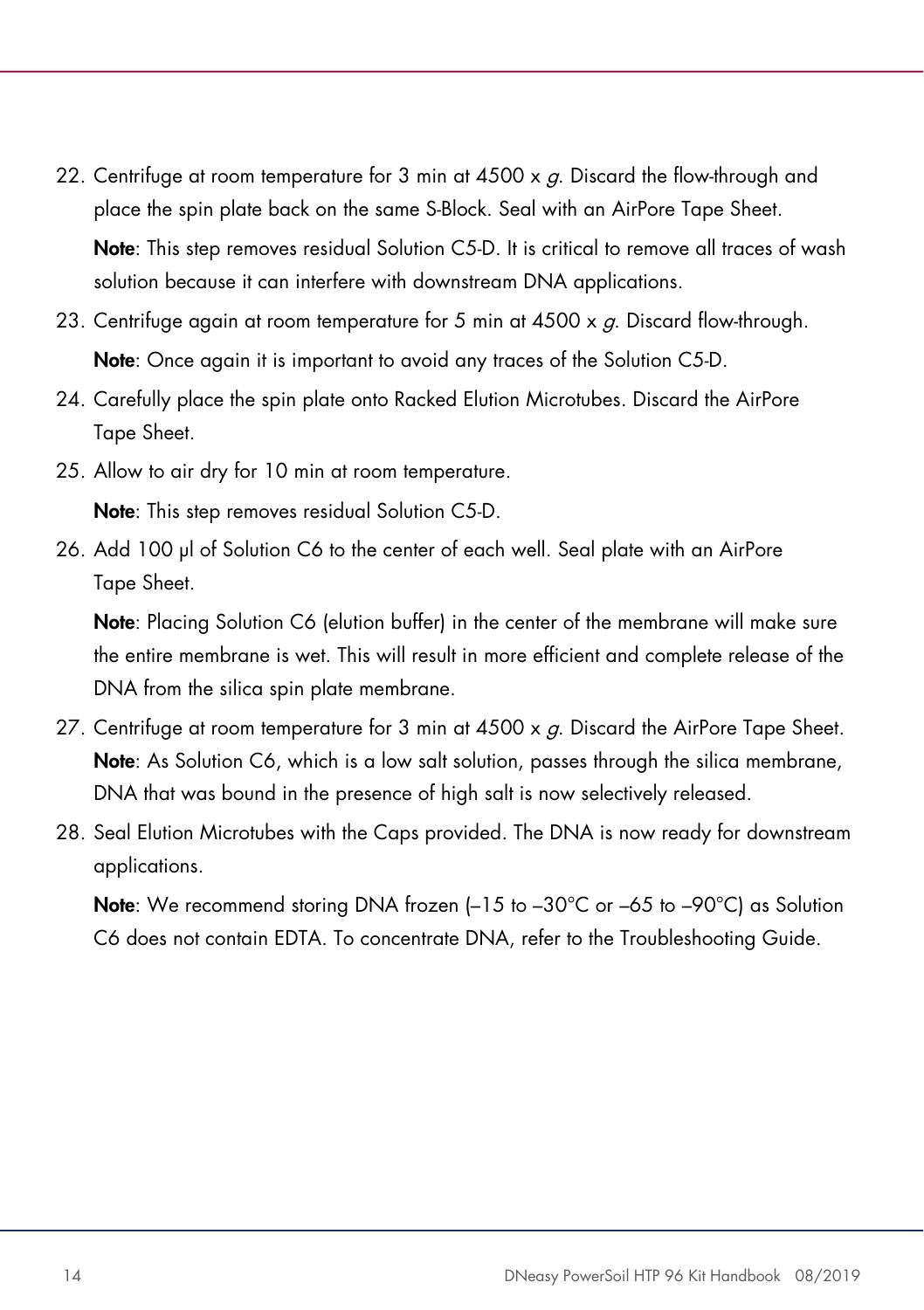### <span id="page-14-0"></span>Protocol: Experienced User, Centrifugation and Vacuum

#### Important points before starting

- If Solution C1 has precipitated, heat at 60°C until precipitate dissolves.
- To prepare Solution C5-D before first use, add equal volume (120 ml) of 100% ethanol. Mix well.
- Please wear gloves at all times.
- The assembled S-Block and QIAamp 96 Plate may not fit some centrifuge types.Please contact QIAGEN Technical Support at **support.qiagen.com** if the S-Block/QIAamp 96 Plate does not fit into your centrifuge buckets.

#### Procedure

- 1. Remove Square Well Mat from a PowerBead Plate. Add up to 0.25 g of soil sample. Note: Avoid cross contamination between sample wells. This is an appropriate stopping point. You can store the PowerBead Plate at 2–8°C covered with the Sauare Well Mat.
- 2. Add 750 μl of PowerBead Solution to the wells of the PowerBead Plate.
- 3. Add 60 μl of Solution C1. Secure the Square Well Mat tightly to the plate.
- 4. Place PowerBead Plate with mat securely fastened between 2 Adapter Plates (cat. no. 11990) on a 96 well plate shaker or TissueLyser II (cat. no. 85300).
- 5. Shake at speed 20 Hz for 10 min. Re-orient plates so that the side that was closest to the machine body is now furthest from it and shake again at speed 20 Hz for 10 min.
- 6. Centrifuge at room temperature for 6 min at  $4500 \times g$ .
- 7. Discard the Square Well Mat. Transfer the supernatant to a clean 1 ml Collection Plate. Note: The supernatant may still contain some soil particles.
- 8. Add 250 μl of Solution C2.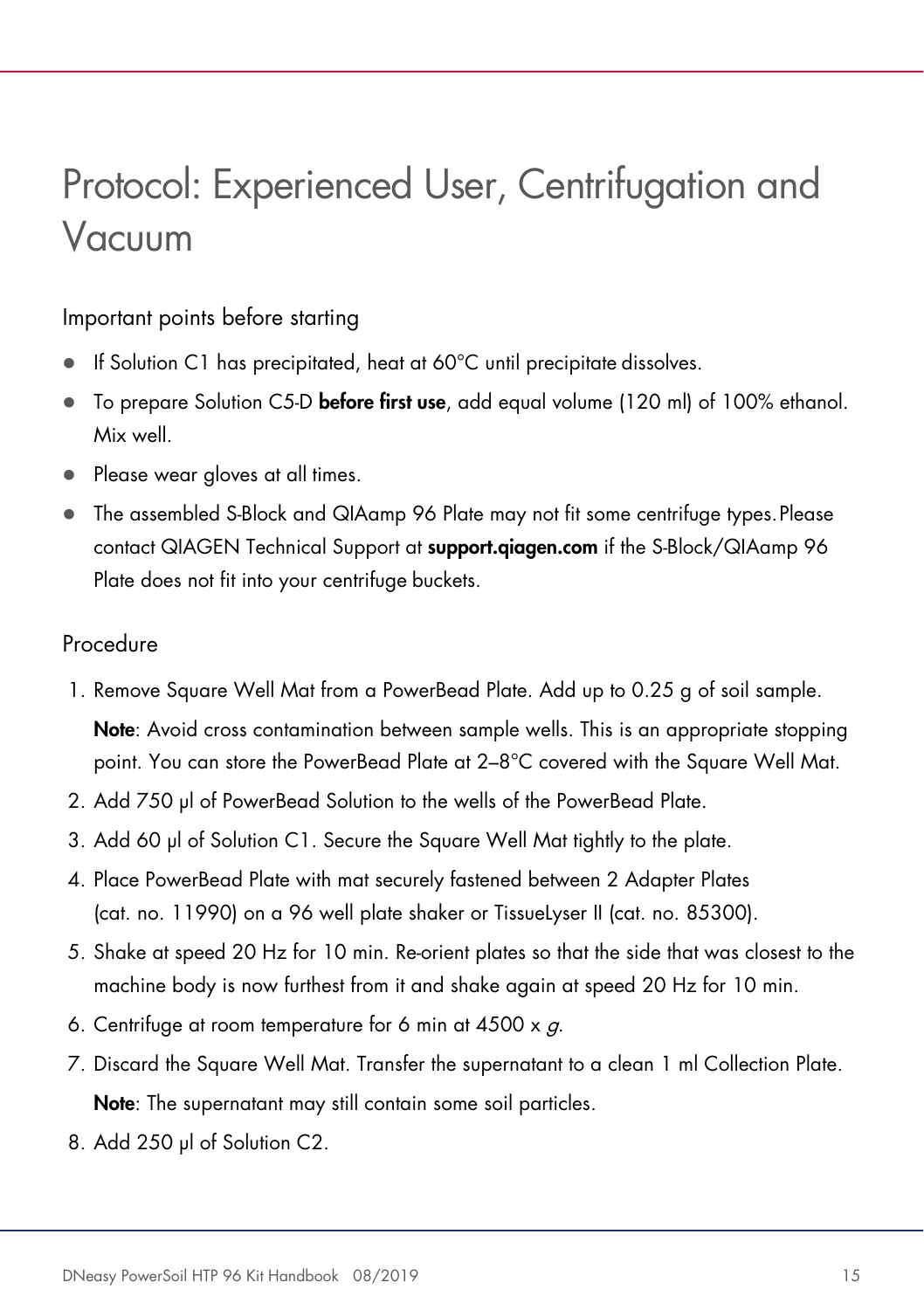- 9. Apply Sealing Tape to plate. Vortex for 5 s. Incubate at 2-8°C for 10 min. Note: You can skip the 10 min incubation. However, if you have already validated DNeasy PowerSoil extractions with the incubation, we recommend you retain the step.
- 10. Centrifuge the plate at room temperature for 6 min at  $4500 \times g$ . Discard Sealing Tape.
- 11. Avoiding the pellet, transfer entire volume of supernatant to a new 1 ml Collection Plate.
- 12. Apply Sealing Tape to plate and repeat steps 10–11 once. Then move on to step 13.
- 13. Add 200 μl of Solution C3 and repeat steps 9–11 once. Then apply Sealing Tape to the plate and centrifuge at room temperature for 6 min at  $4500 \times g$ .
- 14. Transfer no more than 650 μl of supernatant to a 2 ml Collection Plate.
- 15. Add 650 μl of Solution C4 to each well of the plate. Repeat (to add 1300 µl total). Note: You can pause here and store the samples covered with Sealing Tape at 2-8°C.
- 16. Remove the top portion of a vacuum manifold and place a new 2 ml Collection Plate in the bottom of the vacuum manifold.
- 17. Replace the top of the manifold and place a spin plate on it. Turn the vacuum pump on. Note: Test that you have a good seal with the manifold and the spin plate. You should be able to gently lift the entire unit without the spin plate separating from the manifold.
- 18. Load 650 μl of the samples into the wells of the spin plate and allow the samples to flow through. Repeat until all the samples have been processed. Turn off the vacuum.
- 19. Remove the spin plate and set aside. Discard the flow-through from the 2 ml Collection Plate and then place it back into the manifold.
- 20. Replace the spin column on top of the manifold. Turn the vacuum on and test the seal.
- 21. Add 500 μl of Solution C5-D to each well of the spin plate. Once the entire volume of Solution C5-D has passed through the well, turn off the vacuum.
- 22. Place the spin plate on an S-Block. Seal the plate with an AirPore Tape Sheet.
- 23. Centrifuge at room temperature for 5 min at  $4500 \times g$ . Discard flow-through.
- 24. Carefully place the spin plate onto Racked Elution Microtubes. Discard the AirPore Tape Sheet.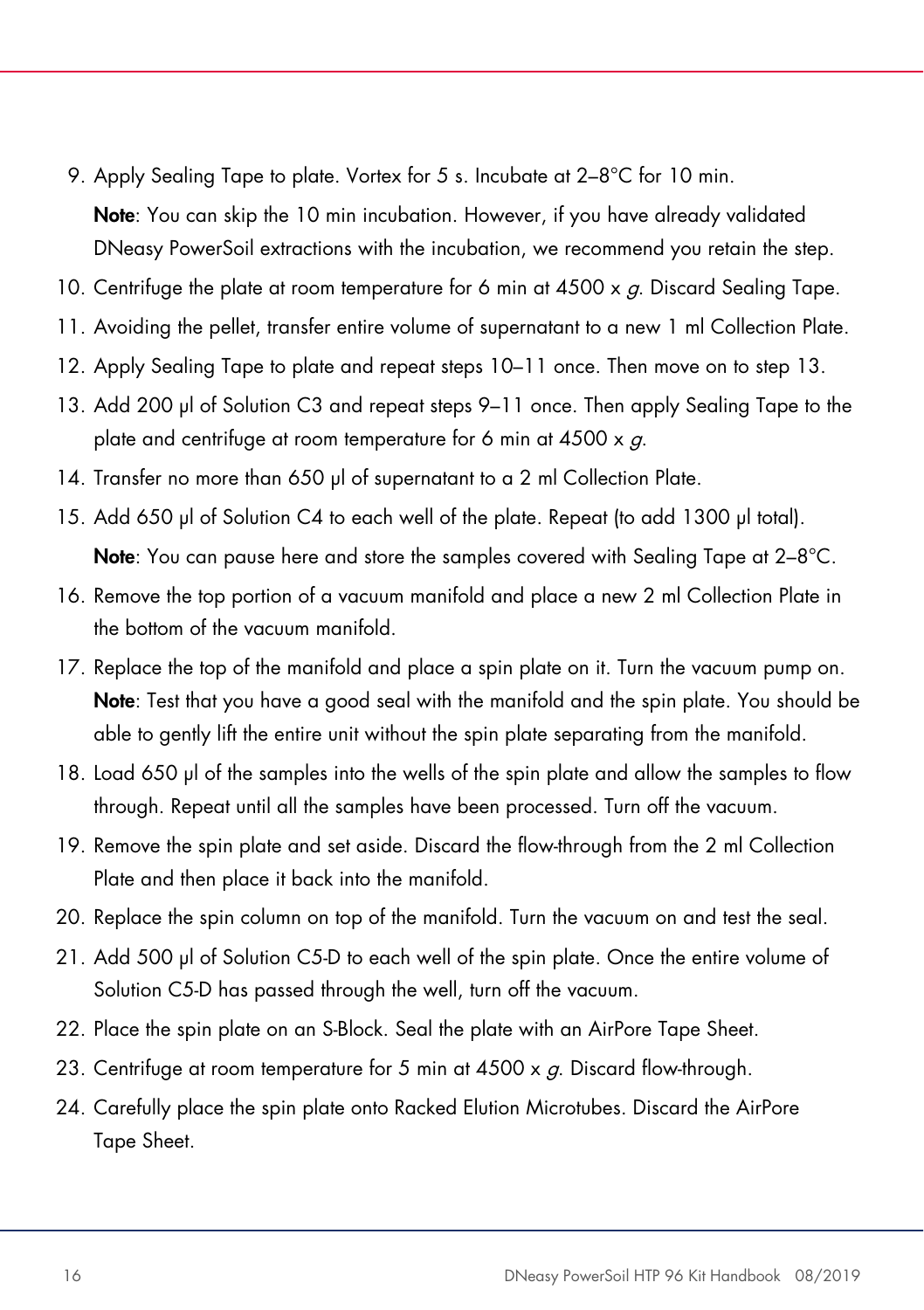- 25. Allow to air dry for 10 min at room temperature.
- 26. Add 100 μl of Solution C6 to the center of each well. Seal plate with an AirPore Tape Sheet.
- 27. Centrifuge at 4500 x  $g$  for 3 min at room temperature. Discard the AirPore Tape Sheet.
- 28. Seal Elution Microtubes with the Caps provided. The DNA is now ready for downstream applications.

Note: We recommend storing DNA frozen (-15 to -30°C or -65 to -90°C) as Solution C6 does not contain EDTA. To concentrate DNA, refer to the [Troubleshooting Guide.](#page-21-0)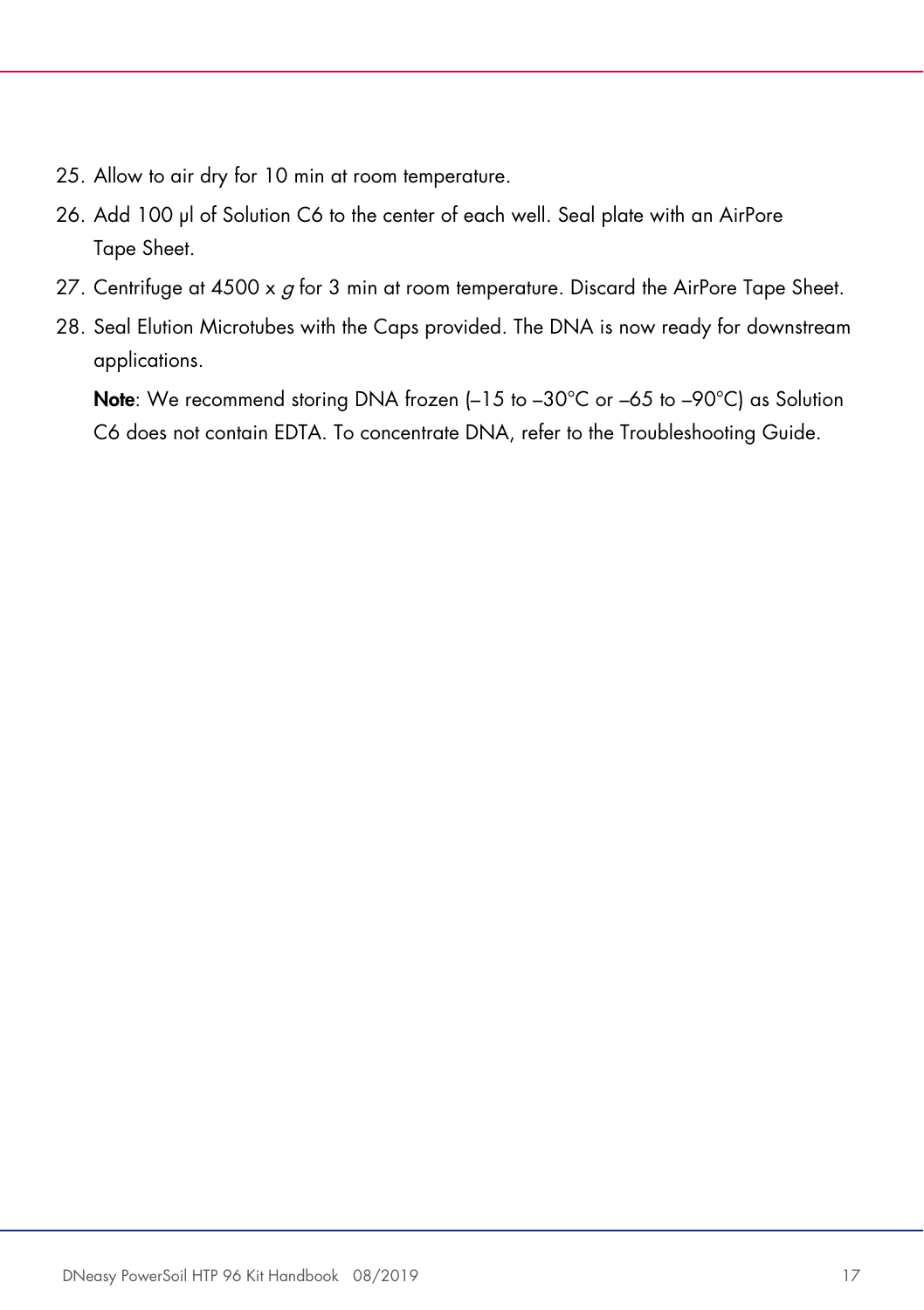### <span id="page-17-0"></span>Protocol: Detailed, Centrifugation and Vacuum

#### Important points before starting

- If Solution C1 has precipitated, heat at 60°C until precipitate dissolves.
- To prepare Solution C5-D before first use, add equal volume (120 ml) of 100% ethanol. Mix well.
- Please wear gloves at all times.
- The assembled S-Block and QIAamp 96 Plate may not fit some centrifuge types. Please contact QIAGEN Technical Support at **<support.qiagen.com>** if the S-Block/QIAamp 96 Plate does not fit into your centrifuge buckets.

#### Procedure

- 1. Remove Square Well Mat from a PowerBead Plate. Add up to 0.25 g of soil sample. Note: Avoid cross contamination between sample wells. This is an appropriate stopping point. You can store the PowerBead Plate at 2–8°C covered with the Sauare Well Mat.
- 2. Add 750 μl of PowerBead Solution to the wells of the PowerBead Plate.

Note: This is the first part of the lysis procedure. The PowerBead Solution is a buffer that will disperse the soil particles.

3. Add 60 μl of Solution C1. Secure the Square Well Mat tightly to the plate.

Note: Solution C1 contains SDS, which is a detergent that aids in cell lysis. SDS breaks down fatty acids and lipids associated with the cell membrane of microorganisms. If it gets cold, SDS will precipitate. Heating at 60°C will dissolve the SDS. Solution C1 can be used while it is still warm.

4. Place PowerBead Plate with mat securely fastened between 2 Adapter Plates (cat. no. 11990) on a 96 well plate shaker or TissueLyser II (cat. no. 85300).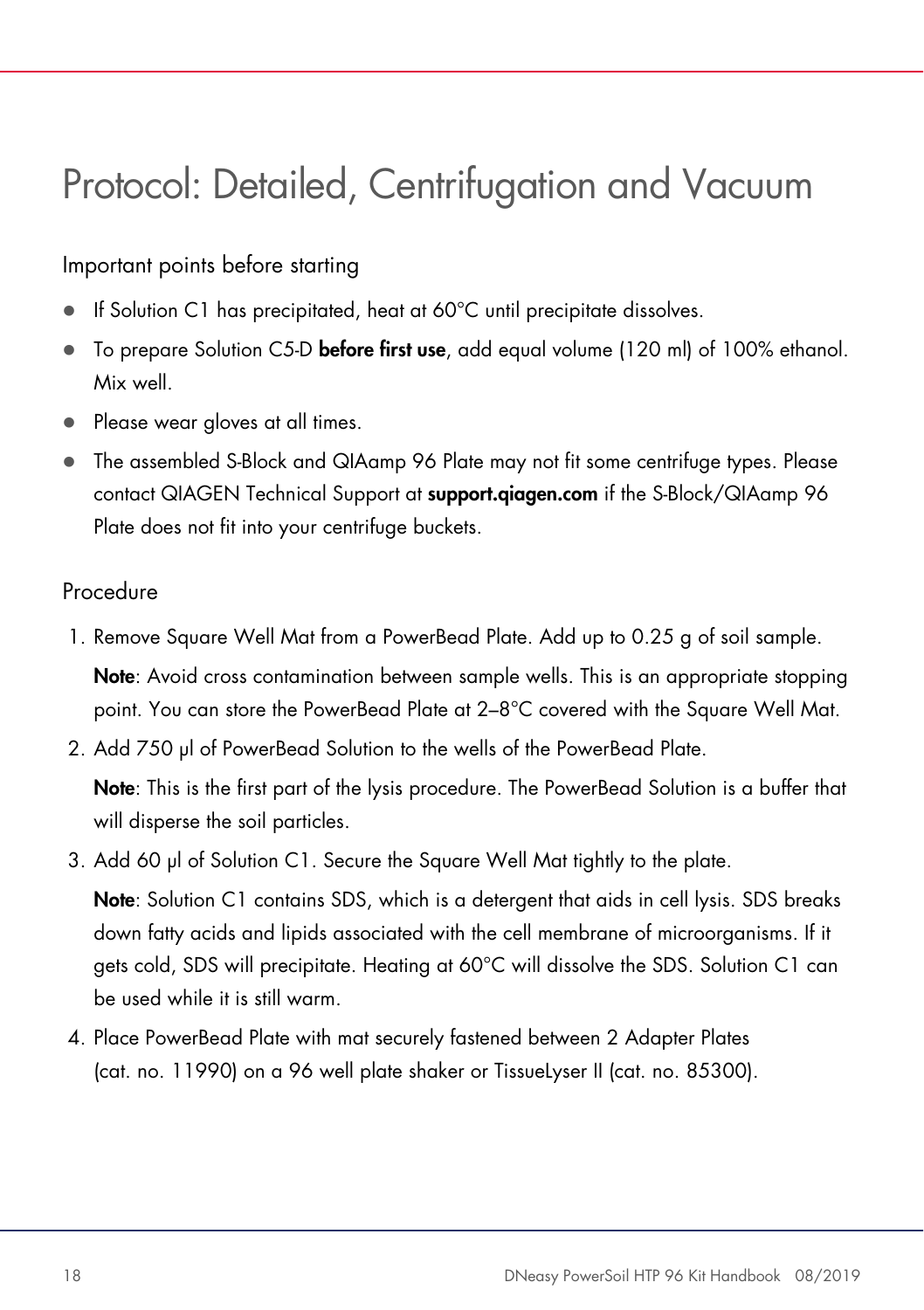5. Shake at speed 20 Hz for 10 min. Re-orient plates so that the side that was closest to the machine body is now furthest from it and shake again at speed 20 Hz for 10 min.

Note: This protocol uses a combination of mechanical and chemical lysis. Mechanical lysis is introduced at this step. By randomly shaking the beads, they collide with one another and with microbial cells causing them to break open.

6. Centrifuge at room temperature for 6 min at  $4500 \times g$ .

Note: Particulates, including cell debris, soil, beads and humic acids, will form a pellet at this point. DNA is in the supernatant.

- 7. Discard the Square Well Mat. Transfer the supernatant to a clean 1 ml Collection Plate. Note: The supernatant may still contain some soil particles.
- 8. Add 250 μl of Solution C2.

Note: Solution C2 contains a reagent to precipitate non-DNA organic and inorganic material, including humic substances, cell debris and proteins. It is important to remove contaminating organic and inorganic matter that may reduce DNA purity and inhibit downstream DNA applications.

- 9. Apply Sealing Tape to plate. Vortex for 5 s. Incubate at 2–8°C for 10 min. Note: You can skip the 10 min incubation. However, if you have already validated DNeasy PowerSoil extractions with the incubation we recommend you retain the step.
- 10. Centrifuge the plate at room temperature for 6 min at 4500 x q. Discard Sealing Tape.
- 11. Avoiding the pellet, transfer entire volume of supernatant to a new 1 ml Collection Plate.
- 12. Apply Sealing Tape to plate and repeat steps 10–11 once. Then move on to step 13.
- 13. Add 200 μl of Solution C3 and repeat steps 9–11 once. Then apply Sealing Tape to the plate and centrifuge at room temperature for 6 min at  $4500 \times g$ .

Note: Solution C3 is a second reagent to precipitate additional non-DNA organic and inorganic material, including humic substances, cell debris and proteins. It is important to remove contaminating organic and inorganic matter that may reduce DNA purity and inhibit downstream DNA applications.

14. Transfer no more than 650 μl of supernatant to a 2 ml Collection Plate.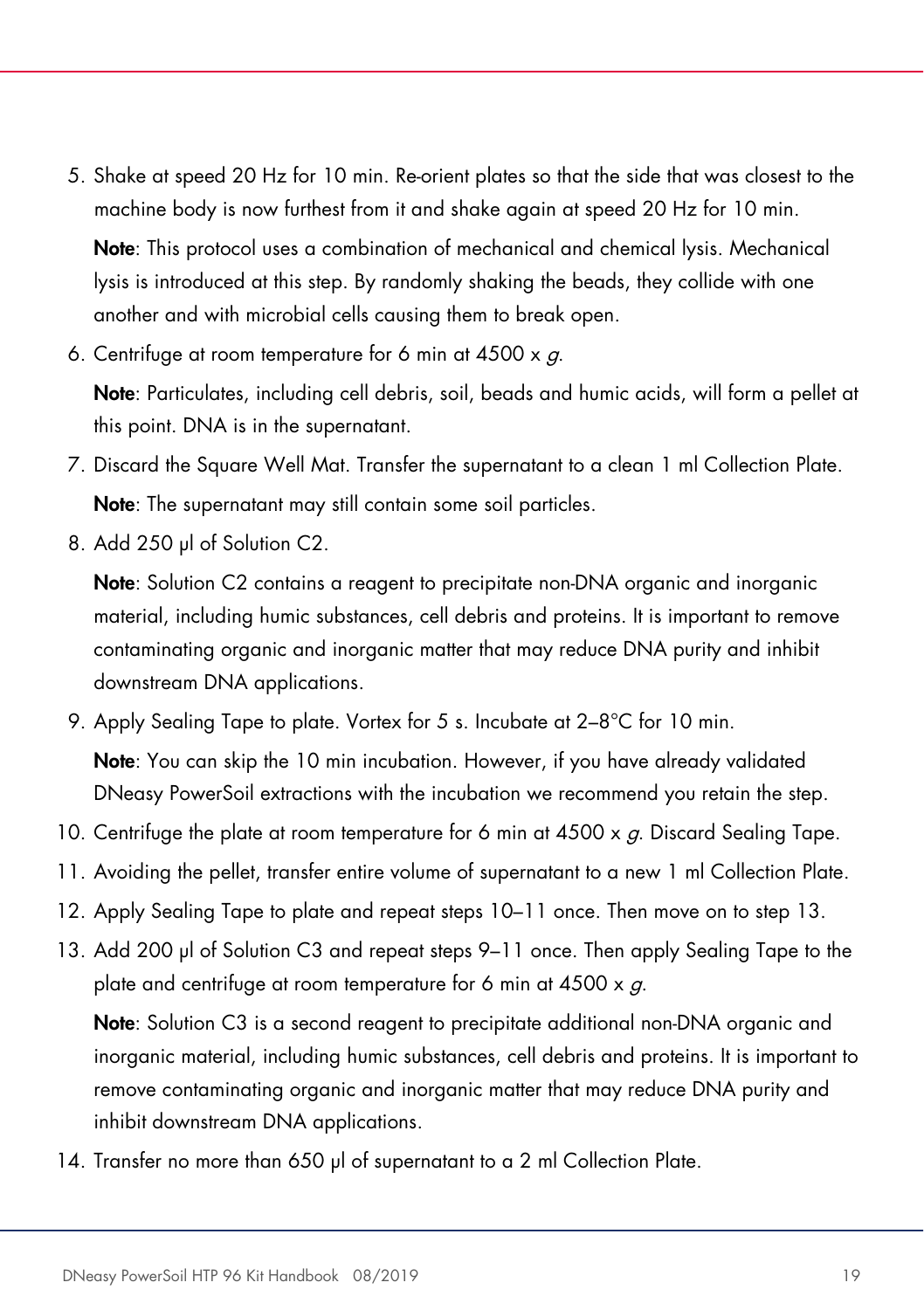- 15. Add 650 μl of Solution C4 to each well of the plate. Repeat (to add 1300 µl total). Note: You can pause here and store the samples covered with Sealing Tape at 2–8°C. Note: Solution C4 is a high-concentration salt solution. DNA binds tightly to silica at high salt concentrations, and this solution will adjust the salt concentration to allow binding of DNA, but not non-DNA organic and inorganic material that may still be present at low levels, to the spin plate.
- 16. Remove the top portion of a vacuum manifold and place a new 2 ml Collection Plate in the bottom of the vacuum manifold.
- 17. Replace the top of the manifold and place a spin plate on it. Turn the vacuum pump on. Note: Test that you have a good seal with the manifold and the spin plate. You should be able to gently lift the entire unit without the spin plate separating from the manifold.
- 18. Load 650 μl of the samples into the wells of the spin plate and allow the samples to flow through. Repeat until all the samples have been processed. Turn off the vacuum. Note: In the high-salt solution, DNA is selectively bound to the silica membrane in the spin plate. Contaminants pass through the silica membrane, leaving only DNA bound to the membrane.
- 19. Remove the spin plate and set aside. Discard the flow-through from the 2 ml Collection Plate and then place it back into the manifold.
- 20. Replace the spin column on top of the manifold. Turn the vacuum on and test the seal.
- 21. Add 500 μl of Solution C5-D to each well of the spin plate. Once the entire volume of Solution C5-D has passed through the well, turn off the vacuum.

Note: Solution C5-D is an ethanol-based wash solution used to further clean the DNA bound to the silica membrane in the spin plate. This wash solution removes residues of salt, humic acid and other contaminants while allowing the DNA to stay bound to the silica membrane. The flow-through is waste containing ethanol wash solution and contaminants that did not bind to the silica membrane.

Note: You can wash more than one time to further clean DNA if desired. In some cases where soils have very high humic acid content, it will be beneficial to repeat this wash step. There is 10% extra Solution C5-D in the bottle for this purpose. Solution C5-D is also sold separately (cat. no. 12955-4-5D).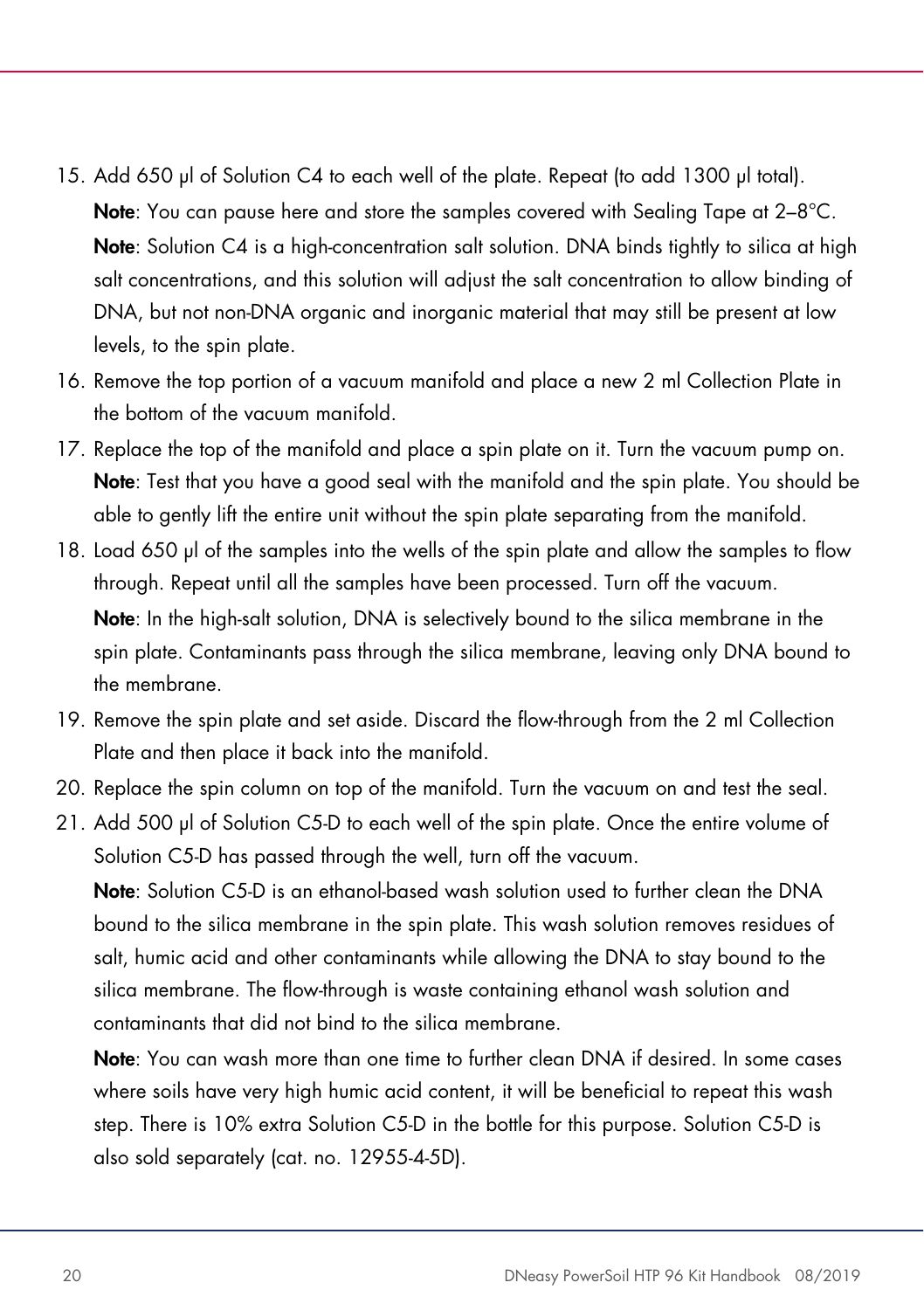- 22. Place the spin plate on an S-Block. Seal the plate with an AirPore Tape Sheet.
- 23. Centrifuge at room temperature for 5 min at  $4500 \times q$ . Discard flow-through. Note: This step removes residual Solution C5-D. It is critical to remove all traces of wash solution because it can interfere with downstream DNA applications.
- 24. Carefully place the spin plate onto Racked Elution Microtubes. Discard the AirPore Tape Sheet.
- 25. Allow to air dry for 10 min at room temperature.
- 26. Add 100 μl of Solution C6 to the center of each well. Seal plate with an AirPore Tape Sheet.

Note: Placing Solution C6 (elution buffer) in the center of the membrane will make sure the entire membrane is wet. This will result in more efficient and complete release of the DNA from the silica spin plate membrane.

- 27. Centrifuge at room temperature for 3 min at  $4500 \times g$ . Discard AirPore Tape Sheet. Note: As Solution C6, which is a low salt solution, passes through the silica membrane, DNA that was bound in the presence of high salt is now selectively released.
- 28. Seal Elution Microtubes with the Caps provided. The DNA is now ready for downstream applications.

Note: We recommend storing DNA frozen (-15 to -30°C or -65 to -90°C) as Solution C6 does not contain EDTA. To concentrate DNA, refer to the [Troubleshooting Guide.](#page-21-0)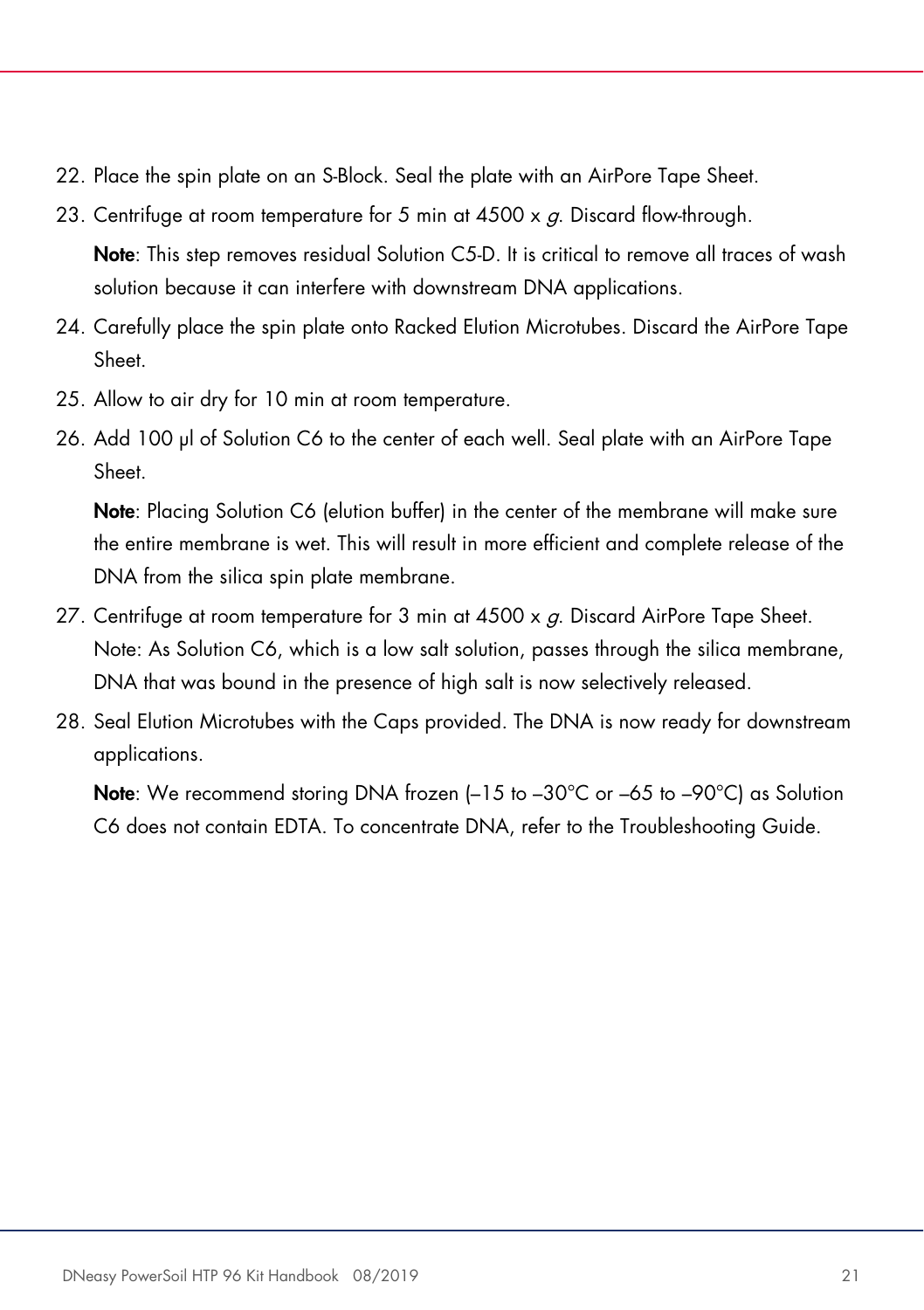### <span id="page-21-0"></span>Troubleshooting Guide

This troubleshooting guide may be helpful in solving any problems that may arise. For more information, see also the Frequently Asked Questions page at our Technical Support Center: www.qiagen.com/FAQ/FAQList.aspx. The scientists in QIAGEN Technical Services are always happy to answer any questions you may have about either the information and/or protocols in this handbook or sample and assay technologies (for contact information, visit [www.qiagen.c](http://www.qiagen.com/)om).

|            | Sample processing                                                 |                                                                                                                                                                                                                                                                                                                                                                                                                                                                                                 |  |
|------------|-------------------------------------------------------------------|-------------------------------------------------------------------------------------------------------------------------------------------------------------------------------------------------------------------------------------------------------------------------------------------------------------------------------------------------------------------------------------------------------------------------------------------------------------------------------------------------|--|
|            | a) Soil sample is high in water content                           | Weigh the slurry and dispense into the wells. We suggest restricting<br>the starting amount to 0.25 g. Increasing the amount used will<br>increase the amount of volume in the subsequent steps.                                                                                                                                                                                                                                                                                                |  |
|            | b) A vacuum step seems to be taking a long<br>time                | Turn off the vacuum source and lift the filter plate off the vacuum to<br>release any back pressure. Replace the filter plate and turn the<br>vacuum back on. Be sure there are no air leaks around the plate. If<br>slow vacuum continues, you can centrifuge the filter plate as an<br>alternative. Make sure any unused wells are covered with Sealing<br>Tape.                                                                                                                              |  |
|            | c) Centrifuge available has maximum<br>speed less than 4500 x $g$ | Multiply the protocol time and speed to determine total $x$ $g$ . Divide<br>the total by the maximum speed of the centrifuge (round up if<br>necessary). This will be the number of minutes the centrifuge will<br>need to run to achieve the appropriate overall force.                                                                                                                                                                                                                        |  |
|            |                                                                   | <b>Example:</b> 10 min at 4500 x $g = 45000$ .                                                                                                                                                                                                                                                                                                                                                                                                                                                  |  |
|            |                                                                   | If centrifuge has a maximum speed of 2500 x $g$ .<br>$45000 \div 2500 = 18$ min of centrifugation.                                                                                                                                                                                                                                                                                                                                                                                              |  |
| <b>DNA</b> |                                                                   |                                                                                                                                                                                                                                                                                                                                                                                                                                                                                                 |  |
| a)         | DNA does not PCR amplify                                          | Check DNA yield by gel electrophoresis and spectrophotometer<br>reading. Template is typically added to 10 ng per reaction, although<br>more or less may be needed depending on the reaction conditions,<br>enzyme activity and copy number of the target sequence.<br>If DNA does not amplify after altering the amount of template in the<br>reaction, PCR optimization (i.e., changing reaction conditions,<br>validating primers or testing a different polymerase) should be<br>attempted. |  |
|            |                                                                   |                                                                                                                                                                                                                                                                                                                                                                                                                                                                                                 |  |

Comments and suggestions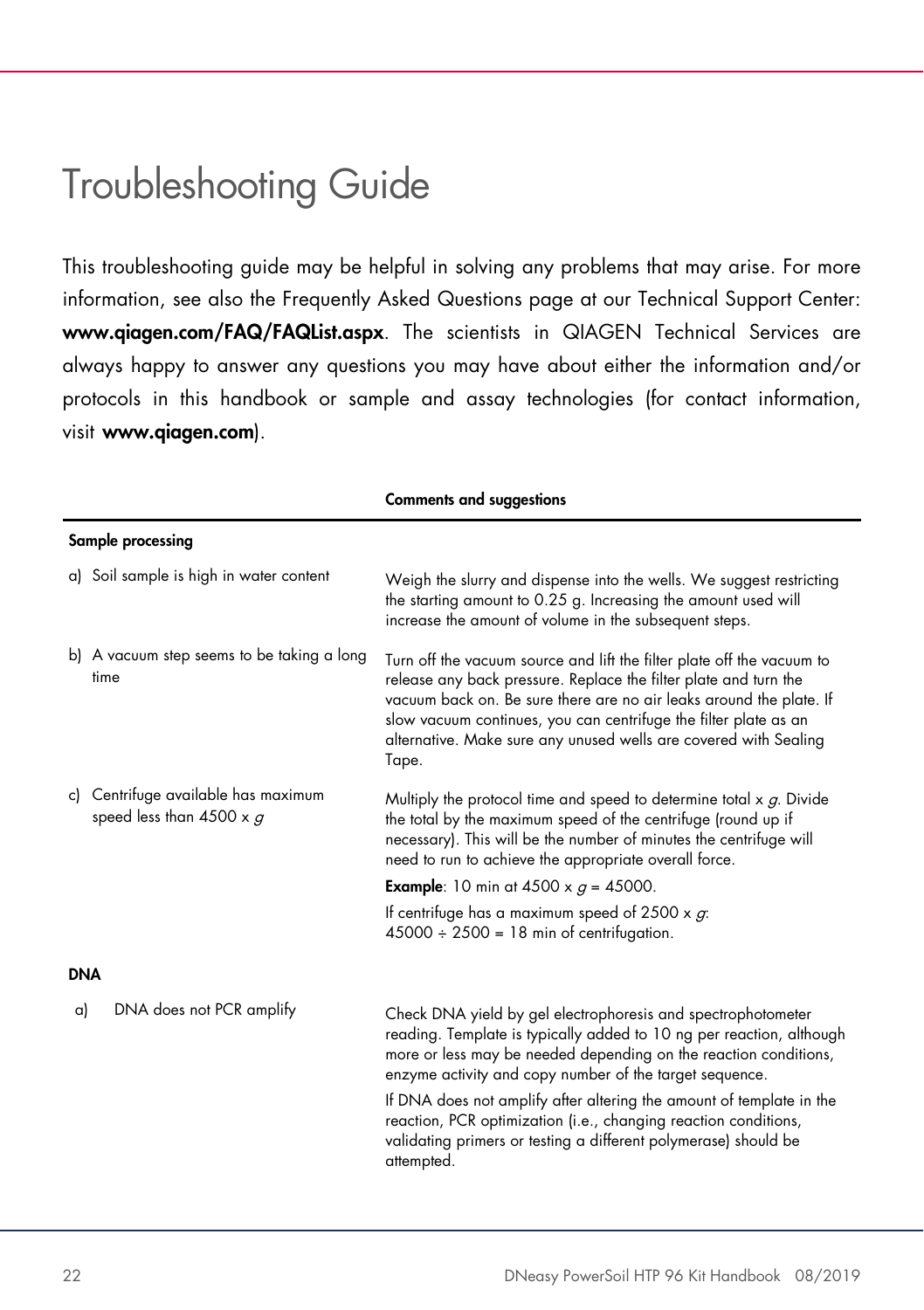| b) Concentrating eluted DNA                     | The final volume of eluted DNA will be 100 µl. The DNA may be<br>concentrated by adding 5 µl of 5 M NaCl and inverting 3-5 times to<br>mix. Next, add 200 µl of 100% cold ethanol and invert 3-5 times to<br>mix. Incubate at $-15$ to $-30^{\circ}$ C for at least 10 minutes to overnight.<br>Centrifuge for 5 minutes at 10,000 $\times$ g at room temperature. Decant<br>all liquid. Wash the DNA pellet with 70% cold ethanol. Centrifuge at<br>13,000 x $g$ for 10 minutes to re-pellet the sample. Decant ethanol<br>and dry in a speed vacuum, desiccator, or ambient air. Resuspend<br>precipitated DNA in sterile water or 10 mMTris.<br><b>Note:</b> This procedure must be done individually after transferring the<br>eluted samples to microcentrifuge tubes. |  |
|-------------------------------------------------|-----------------------------------------------------------------------------------------------------------------------------------------------------------------------------------------------------------------------------------------------------------------------------------------------------------------------------------------------------------------------------------------------------------------------------------------------------------------------------------------------------------------------------------------------------------------------------------------------------------------------------------------------------------------------------------------------------------------------------------------------------------------------------|--|
| c) DNA floats out of well when loading a<br>gel | This usually occurs because residual Solution C5-D remains in the<br>final sample. Prevent this by being careful not to transfer liquid onto<br>the bottom of the spin plate. Ethanol precipitation (described in<br>"Concentrating the DNA") is the best way to remove residual<br>Solution C5-D.                                                                                                                                                                                                                                                                                                                                                                                                                                                                          |  |
| d) Eluted DNA has color                         | If you are working with a soil sample that has an extremely high<br>humic acid content, there is the unlikely possibility that your eluted<br>solution may contain some color. If this occurs, increase the number<br>of washes with Solution C5-D to two or three. If you are still<br>encountering coloring, please contact QIAGEN Technical Support at<br>support.giagen.com.                                                                                                                                                                                                                                                                                                                                                                                            |  |
| e) Storing DNA                                  | DNA is eluted in Solution C6 (10 mM Tris). Store the DNA at -15 to<br>$-30^{\circ}$ Cto prevent degradation. DNA can be eluted in TE without<br>DNA loss, but the EDTA may inhibit downstream reactions such as<br>PCR and automated sequencing. DNA may also be eluted with sterile<br>DNA-free PCR-grade water (cat. no. 17000-10). DNA that has been<br>eluted into sterile water should be stored at -65 to -90°C. Prolonged<br>storage in the microplates at $2-8$ °C will result in the loss of liquid due<br>to evaporation.                                                                                                                                                                                                                                         |  |
| Alternative lysis methods                       |                                                                                                                                                                                                                                                                                                                                                                                                                                                                                                                                                                                                                                                                                                                                                                             |  |
| a) Sample contains organisms that are           | A 10 minute incubation at 70°C after adding Solution C1 can be                                                                                                                                                                                                                                                                                                                                                                                                                                                                                                                                                                                                                                                                                                              |  |
| difficult to lyse                               | performed. Continue by proceeding with the mechanical lysis step<br>using the 96 well Plate Shaker.                                                                                                                                                                                                                                                                                                                                                                                                                                                                                                                                                                                                                                                                         |  |
| b) Freeze-thaw lysis                            | To improve the lysing efficiency of this kit, freeze/thaw cycles may<br>be performed after adding samples to the bead plate and adding the<br>Bead Solution. Store the plate at -70°C or -20°C until the samples<br>are completely frozen. Immediately float the DNeasy PowerSoil HTP<br>Bead Plate in a 65°C water bath to thaw. Repeat the freeze-thaw a<br>second time and proceed with the addition of Solution C1.<br><b>Optional:</b> After the second freeze-thaw, Solution C1 can be added                                                                                                                                                                                                                                                                          |  |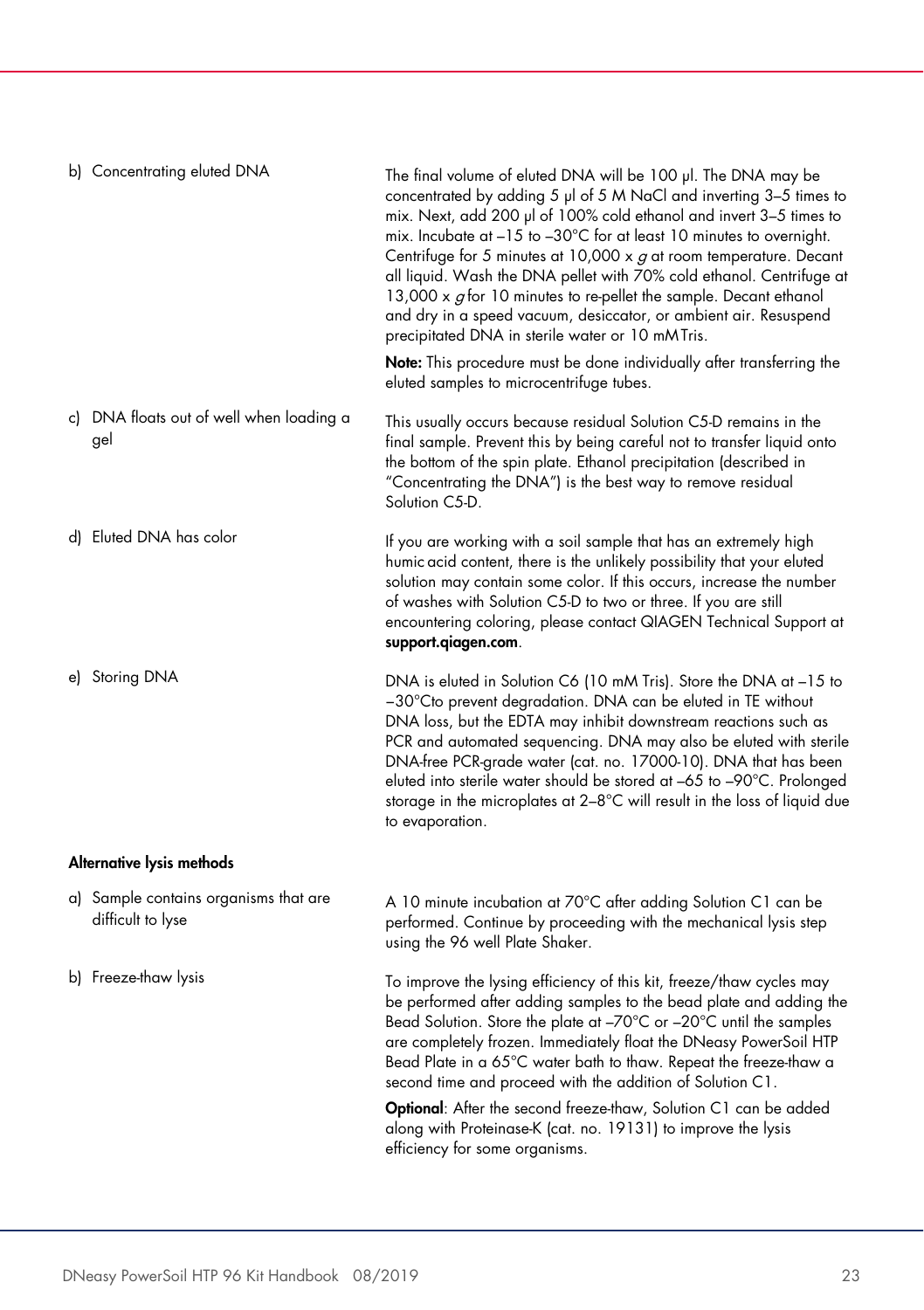### <span id="page-23-0"></span>Appendix A: Soil Amounts

This DNeasy PowerSoil HTP 96 Kit is designed to process 0.25 g of soil. Recommended starting amounts for different soil types are listed in [Table 1.](#page-23-1) For wet soils, see information in the Troubleshooting Guide.

| Type of soil sample | Recommended maximum to process (g) |
|---------------------|------------------------------------|
| Dry sandy           | 0.5                                |
| Dry clay            | 0.25                               |
| Wet clay            | 0.25                               |
| Potting             | 0.1                                |
| Sediment            | 0.25                               |
| Loam                | 0.25                               |
| Peat moss           | 0.1                                |
| Rich farm           | 0.25                               |
| Amended             | 0.15                               |
| Compost             | 0.1                                |

<span id="page-23-1"></span>Table 1. Recommended amount of soil by type

For larger sample sizes (up to 5 g) try using the DNeasy PowerMax® Soil Kit (cat. no. 12988-10).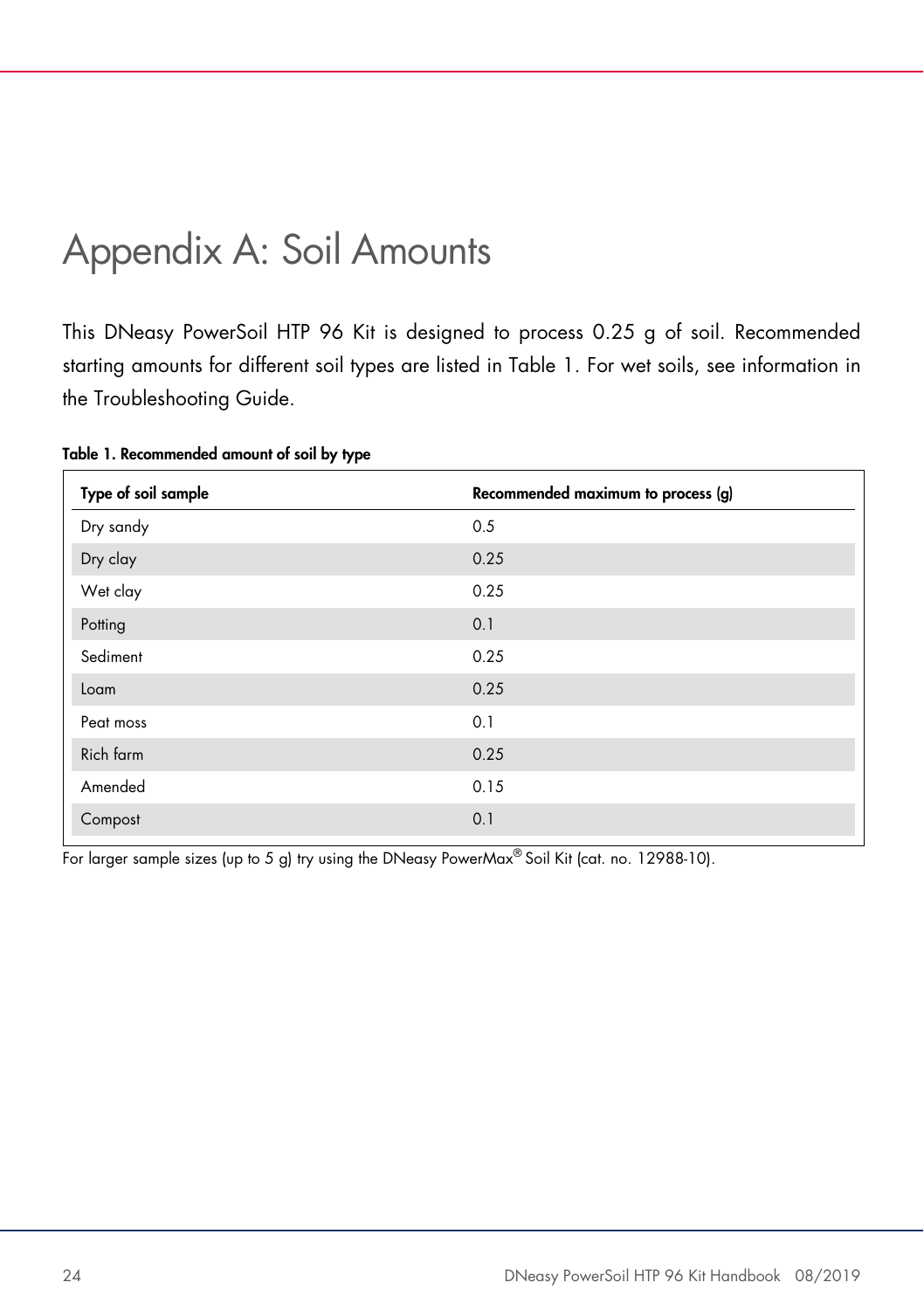### <span id="page-24-0"></span>Appendix B: Additional Applications and References

#### Root tips/mycorrhizae

Microbial colonization of root tips and microbial growth penetrating the root tips are both common phenomenon occurring in many plant species. For optimal processing of these samples, we recommend the DNeasy Plant Pro Kits, the DNeasy 96 Plant Kit, or the RNeasy® PowerPlant® Kit (cat. nos. 47014, 47016, 69181, or 13500-50, respectively).

#### Reference

1. De Souza, F.A., Kowalchuk, G.A., Leeflang, P., van Veen, J.A. and Smit, E. (2004) PCRdenaturing gradient gel electrophoresis profiling of inter- and intra-species 18s rRNA gene sequence heterogeneity is an accurate and sensitive method to assess species diversity of arbuscular mycorrhizal fungi of the genus Gigaspora. Appl. Environ. Microbiol. 70, 1413−1424.

#### Microbial mats and biofilms

Microbial mats and biofilms are a common occurrence in many natural environments and provide protection for the microbial communities growing within them. Direct lysis of the microbial cells within this protected community is inefficient. For processing biofilm and biomat samples, we recommend the DNeasy and RNeasy PowerBioFilm® Kits (cat. nos. 24000-50 or 25000-50, respectively).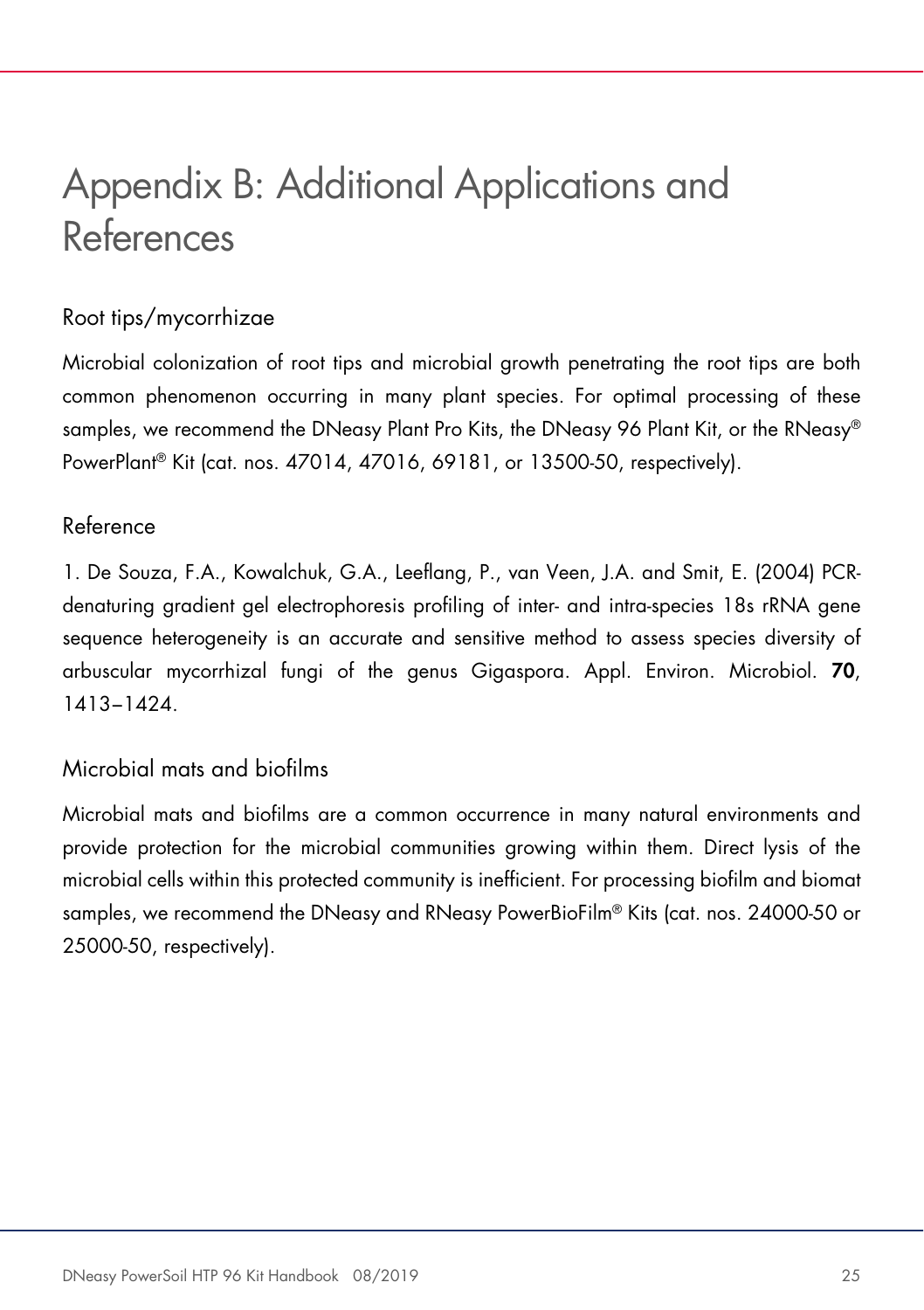#### Fungal mats

The DNeasy PowerSoil HTP 96 Kit is suitable for isolating DNA from fungi grown in pure culture. Harvesting a freshly grown culture is suggested because the growing hyphal tips of the fungal mat are a rich source of DNA. This is accomplished by harvesting the fungal mat using cheesecloth, which will separate single cell organisms from the fungal mat. After filtering, transfer an appropriate amount of the retained moist fungal mat into the Bead Plate. To improve the lysing efficiency of this kit, freeze/thaw cycles may be performed after adding samples to the bead plate and adding the Bead Solution. Store the plate at –70°C or –20°C until the samples are completely frozen. Immediately float the DNeasy PowerSoil HTP Bead Plate in a 65°C water bath to thaw. Repeat the freeze-thaw a second time and proceed with the addition of Solution C1.

#### Spores (bacterial and fungal) in soils

Fungal spores are tougher than bacterial spores because of their high polysaccharide content. Follow the freeze-thaw protocol detailed above. Heating the samples to 70°C for 15 minutes before bead beating may also be helpful. When dealing with spores harvested from pure cultures, please use the DNeasy UltraClean® Microbial Kit (cat. no. 12224-50).

#### Fecal samples and cattle manure

The DNeasy PowerSoil HTP 96 Kit can be used without significant modifications on a wide variety of fecal materials.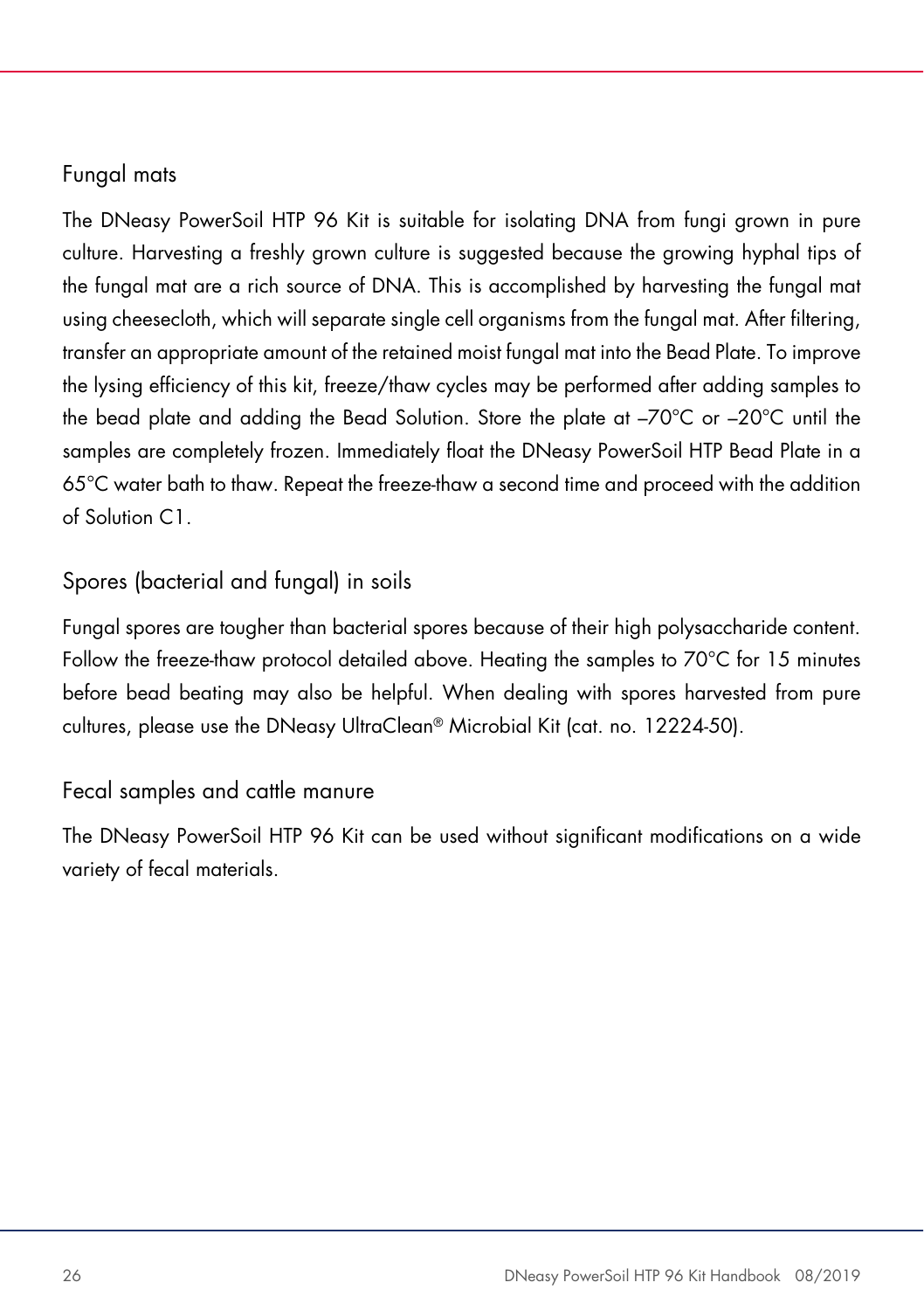#### References

1. Clement, B.G. and Kitts, C.L. (2000) Isolating PCR quality DNA from human feces with a soil DNA kit. Biotechniques 28, 640–644.

2. Ibekwe, A.M., Watt, P., Grieve, C.M., Sharma, V. and Lyons, S.R. (2002) Multiplex fluoregenic real-time PCR for detection and quantification of Escherichia coli O157:H7 in dairy wastewater wetlands. Appl. Environ. Microbiol. 68, 4853–4862.

3. Ibekwe, A.M., Grieve, C.M. and Lyons, S.R. (2003) Characterization of microbial communities and composition in constructed dairy wetland wastewater effluent. Appl. Environ. Microbiol. 69, 5060–5069.

4. Trochimchuk, T., Fotheringham, J., Topp, E., Schraft, H. and Leung, K.T. (2003) A comparison of DNA extraction and purification methods to detect Escherichia coli O157:H7 in cattle manure. J. Microbiol. Methods 54, 165–175.

#### Rumen samples

The DNeasy PowerSoil HTP 96 Kit can be used to extract PCR-quality DNA from rumen samples as described in the reference below. Rumen has an actively metabolizing microbial community; it is also rich in phenolic compounds and polysaccharides. These contaminants often inhibit downstream molecular analyses. Using the DNeasy PowerSoil Kit, with the modifications in the publication below, will result in application ready DNA.

#### Reference

1. Mackie, R.I. et al. (2003) Ecology of uncultivated Oscillospira species in the rumen of cattle, sheep and reindeer as assessed by microscopy and molecular approaches. Appl. Environ. Microbiol. 69, 6808–6815.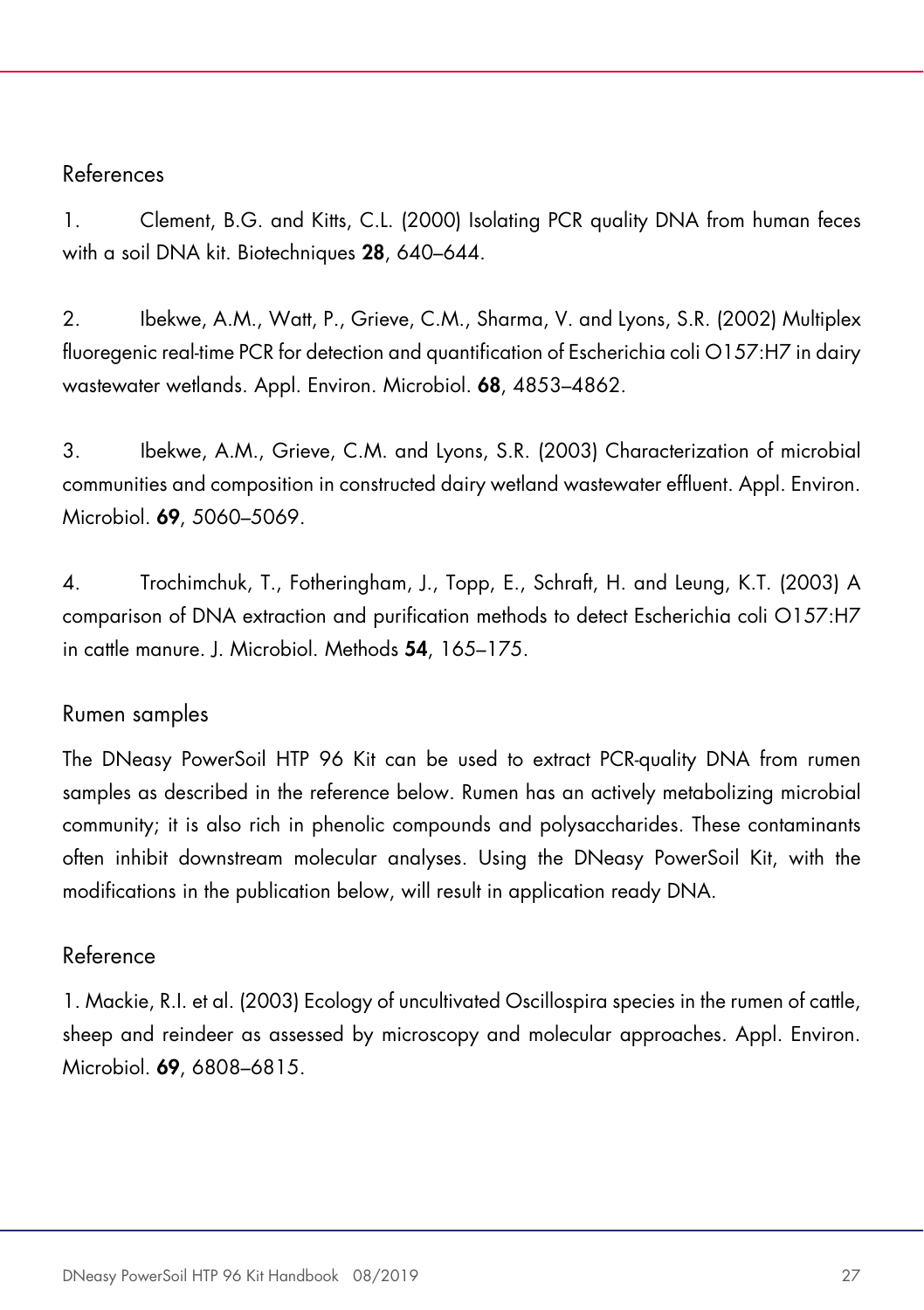## <span id="page-27-0"></span>Ordering Information

| Product                                       | <b>Contents</b>                                                                                                         | Cat. no. |
|-----------------------------------------------|-------------------------------------------------------------------------------------------------------------------------|----------|
| DNeasy PowerSoil HTP 96 Kit<br>(384)          | For 4 x 96 preps: High-throughput<br>isolation of DNA from soil samples in<br>less than one day                         | 12955-4  |
| <b>Related Products</b>                       |                                                                                                                         |          |
| DNeasy PowerSoil Pro (50)                     | For 50 preps: Isolation of microbial<br>genomic DNA from all soil types                                                 | 47014    |
| DNeasy PowerSoil Pro (250)                    | For 100 preps: Isolation of microbial<br>genomic DNA from all soil types                                                | 47016    |
| <b>DNeasy PowerMax</b><br>Soil Kit (10)       | For 10 preps: Isolation of microbial<br>DNA from large quantities of soil; great<br>for samples with low microbial load | 12988-10 |
| <b>RNeasy PowerSoil</b><br>Total RNA Kit (25) | For 25 preps: Isolation of high-quality<br>total RNA from all soil types                                                | 12866-25 |
| RNeasy PowerBiofilm Kit (50)                  | For 50 preps: Isolation of high-quality<br>total RNA from biofilm samples                                               | 25000-50 |
| DNeasy PowerBiofilm Kit (50)                  | For 50 preps: Isolation of high-quality,<br>pure DNA from biofilm samples                                               | 24000-50 |
| DNeasy Plant Pro Kit (50)                     | For 50 preps: Isolation of genomic DNA<br>from plant and seed samples, removes<br>polyphenolics and polysaccharides     | 69204    |
| DNeasy Plant Pro Kit (250)                    | For 250 preps: Isolation of genomic<br>DNA from plant and seed samples,<br>removes polyphenolics and<br>polysaccharides | 69206    |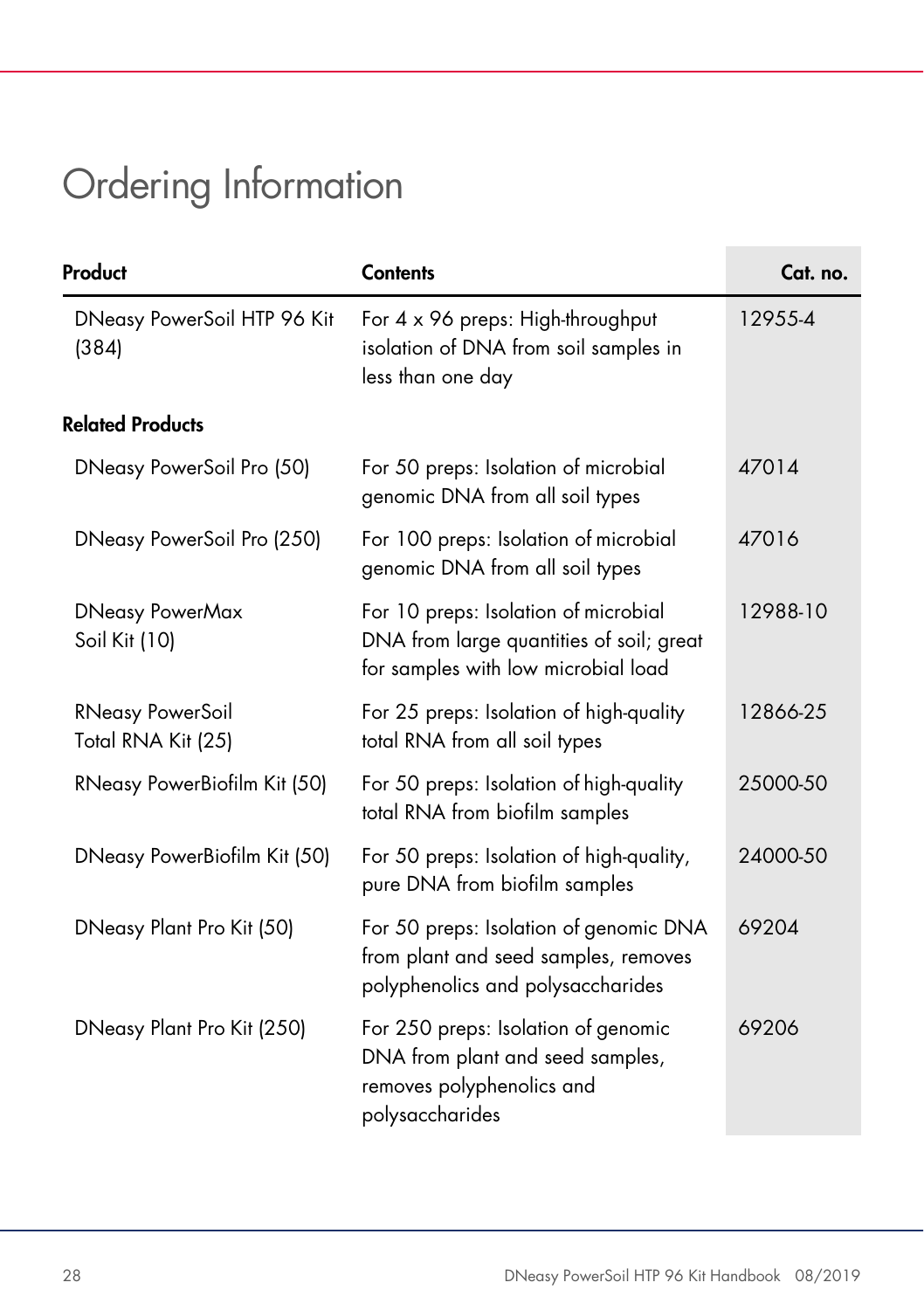| Product<br><b>Contents</b> |                                                                                                                                    | Cat. no. |
|----------------------------|------------------------------------------------------------------------------------------------------------------------------------|----------|
| DNeasy 96 Plant Kit (6)    | 6 DNeasy 96 Plates, buffers, reagents,<br>RNase A, S-Blocks, collection microtubes<br>(1.2 ml), caps, AirPore tape sheets          | 69181    |
| RNeasy PowerPlant Kit (50) | For 50 preps: Isolation of total RNA from<br>plant and seed samples, including those<br>high in polyphenols and<br>polysaccharides | 13500-50 |
| TissueLyser II             | For medium- to high-throughput sample<br>disruption for molecular analysis                                                         | 85300    |
| Plate Adapter Set          | Set of four adapters required to<br>assemble two 96 well plates onto the<br>96 well Plate Shaker                                   | 11990    |

For up-to-date licensing information and product-specific disclaimers, see the respective QIAGEN kit handbook or user manual. QIAGEN kit handbooks and user manuals are available at [www.qiagen.com](http://www.qiagen.com/) or can be requested from QIAGEN Technical Services or your local distributor.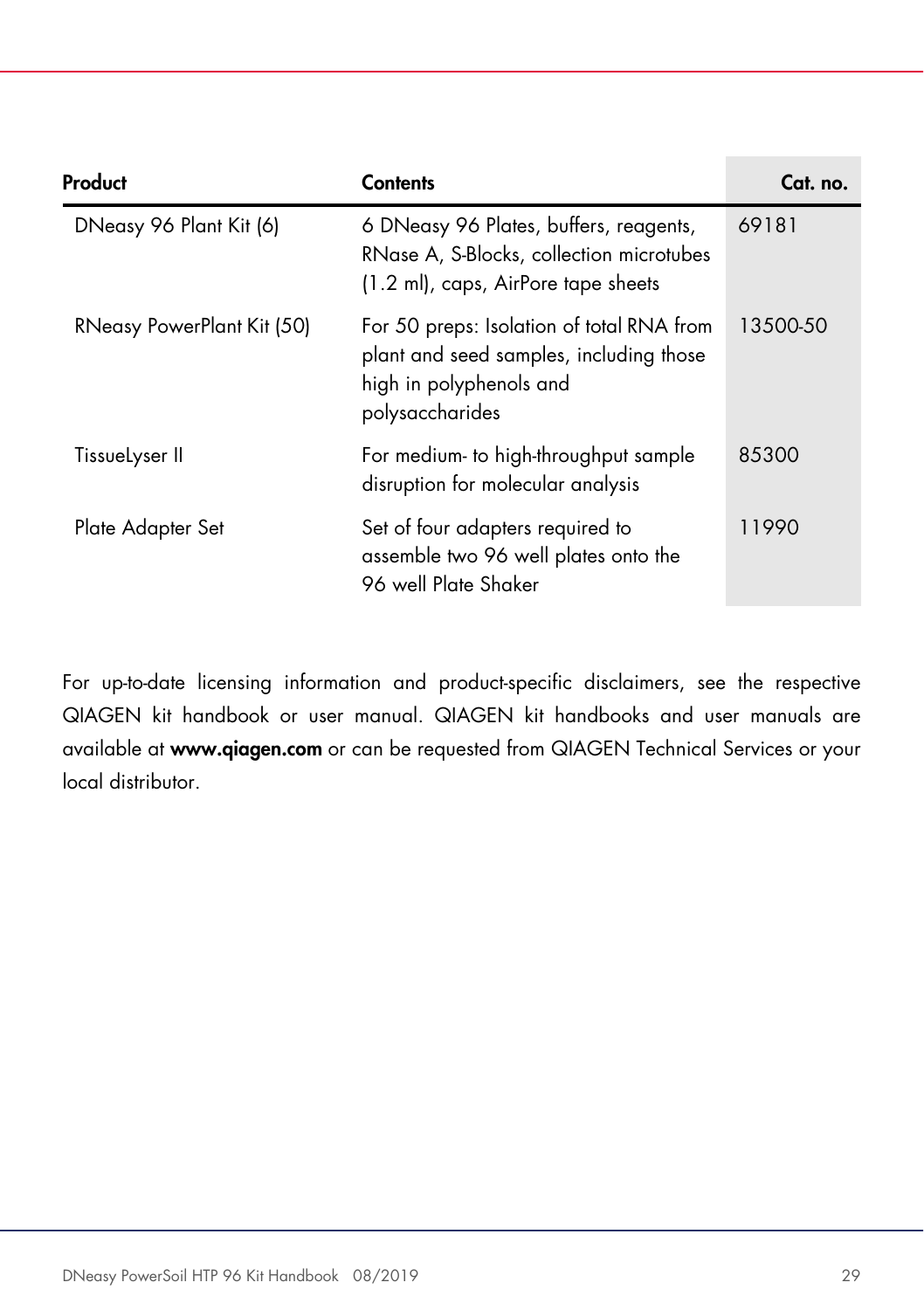**Notes**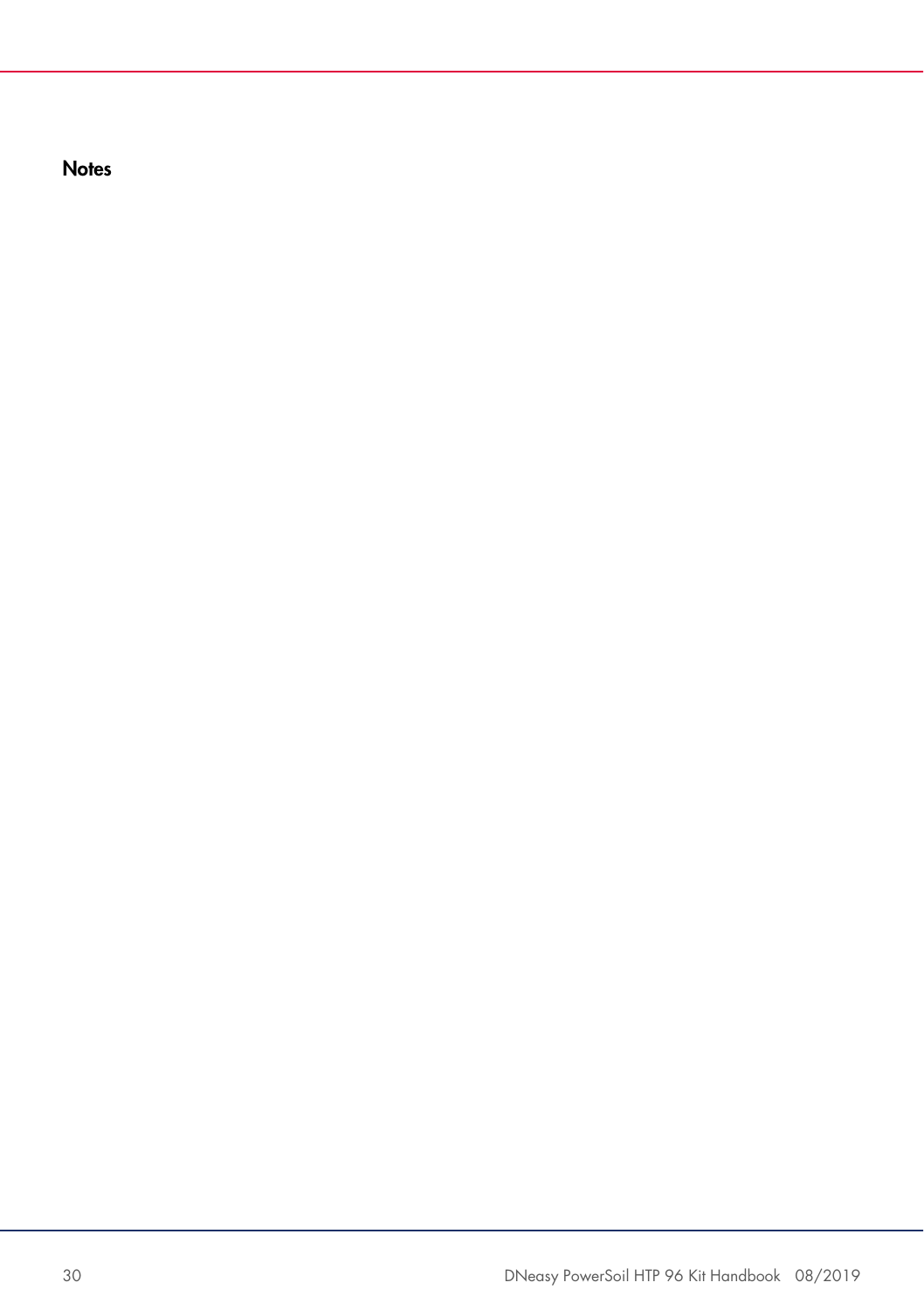### <span id="page-30-0"></span>Handbook Revision History

| <b>Date</b> | Changes                                                                                                                                                                                          |
|-------------|--------------------------------------------------------------------------------------------------------------------------------------------------------------------------------------------------|
| 05/2017     | Initial release                                                                                                                                                                                  |
| 04/2018     | Kit Contents quantities updated:<br>• Collection Plates (2 ml) (4 instead of $2 \times 4$ )<br>DNA storage temperatures updated to reflect appropriate temperature ranges.<br>Editorial changes. |
| 08/2019     | Correction of suggestion provided for freeze-thaw lysis in the Troubleshooting Guide.                                                                                                            |

#### Limited License Agreement for DNeasy PowerSoil HTP 96 Kit

Use of this product signifies the agreement of any purchaser or user of the product to the following terms:

- 1. The product may be used solely in accordance with the protocols provided with the product and this handbook and for use with components contained in the kit only. QIAGEN grants no license under any of its intellectual property to use or incorporate the enclosed components of this kit with any components not included within this kit except as described in the protocols provided with the product, this handbook, and additional protocols available a[t www.qiagen.com. S](http://www.qiagen.com/)ome of these additional protocols have been provided by QIAGEN users for QIAGEN users. These protocols have not been thoroughly tested or optimized by QIAGEN. QIAGEN neither guarantees them nor warrants that they do not infringe the rights of third-parties.
- 2. Other than expressly stated licenses, QIAGEN makes no warranty that this kit and/or its use(s) do not infringe the rights of third-parties.
- 3. This kit and its components are licensed for one-time use and may not be reused, refurbished, or resold.
- 4. QIAGEN specifically disclaims any other licenses, expressed or implied other than those expresslystated.
- The purchaser and user of the kit agree not to take or permit anyone else to take any steps that could lead to or facilitate any acts prohibited above. QIAGEN<br>may enforce the prohibitions of this Limited License Agreement action to enforce this Limited License Agreement or any of its intellectual property rights relating to the kit and/or its components.

For updated license terms, see [www.qiagen.com](http://www.qiagen.com/).

Trademarks: QIAGEN®, Sample to Insight®, QIAamp®, DNeasy®, Inhibitor Removal Technology®, PowerBiofilm®, PowerMax®, PowerPlant®, PowerSoil®,<br>RNeasy®, UltraClean® (QIAGEN Group); Vortex-Genie (Scientific Industries, Inc). R marked as such, may still be legally protected.

HB-2258-003 © 2019 QIAGEN, all rights reserved.